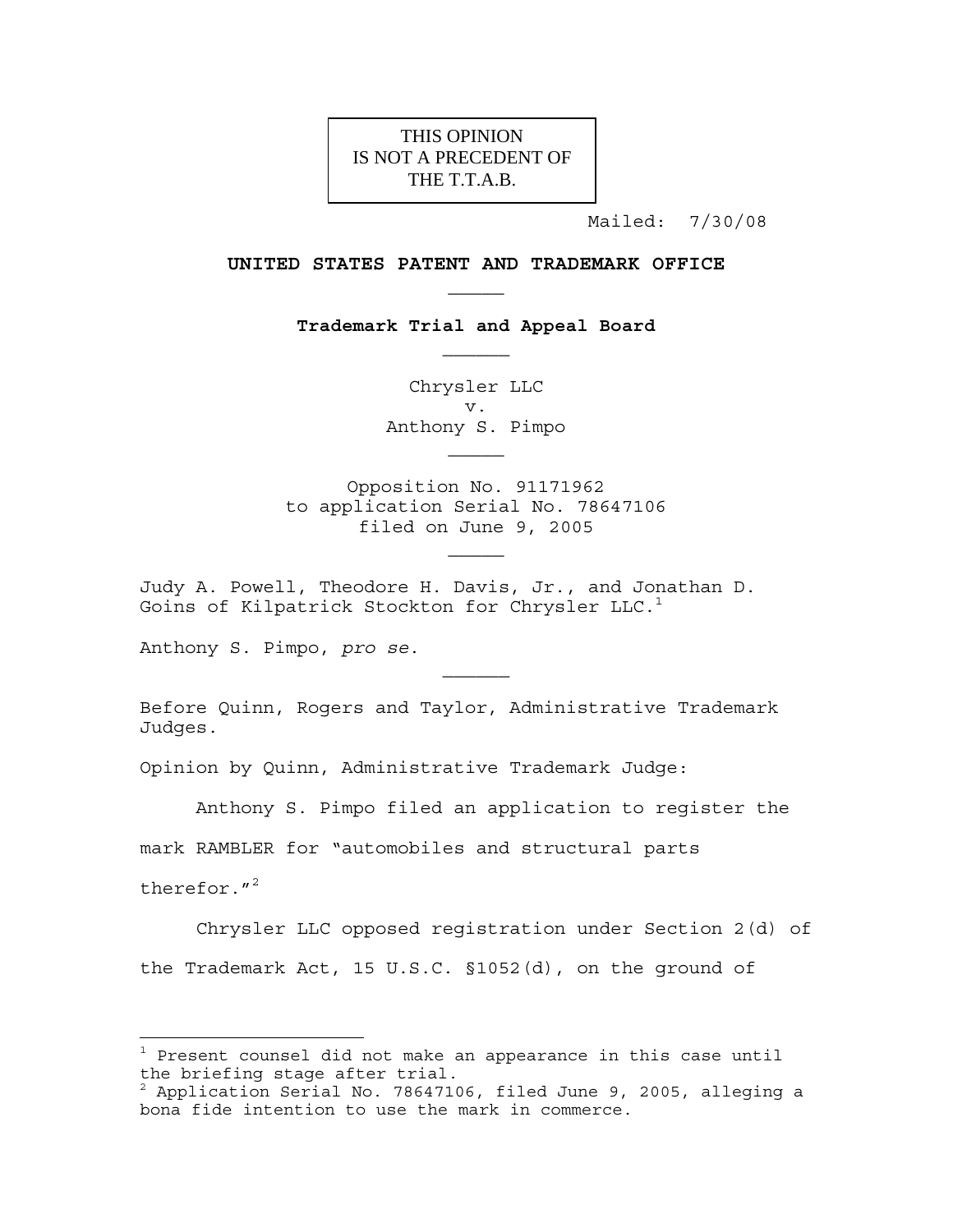priority and likelihood of confusion. Opposer alleged that applicant's mark, as applied to applicant's goods, so resembles opposer's previously used mark RAMBLER for automobiles, and parts and accessories for automobiles, and other related merchandise, as to be likely to cause confusion. Opposer also alleged, in pertinent part, that:

> From 1950 through 1969, Opposer, through its predecessors-in-interest, used the RAMBLER mark to identify and distinguish compact motor vehicles.

Upon information and belief, over 4,200,000 RAMBLER vehicles had been manufactured and sold.

Since prior to the filing date of Application Serial No. 78/647,106, Opposer has licensed, and continues to license, others to use the RAMBLER mark for parts and accessories for motor vehicles and other related merchandise.

A reservoir of goodwill in the RAMBLER trademark exists that inures to Opposer as a consequence of the large number of RAMBLER vehicles manufactured and still on the road.

A reservoir of goodwill in the RAMBLER trademark exists that inures to Opposer as evidenced by the existence of RAMBLER enthusiast clubs.

 Applicant, in his answer, stated "[i]t is correct that AMC [American Motors Corporation, a predecessor of opposer] did use this mark Rambler in commerce"; "the mark's use by AMC in commerce was not limited to just 'compact' motor vehicles"; "I believe [over 4.2 million RAMBLER vehicles had been manufactured and sold] to be a true statement"; "my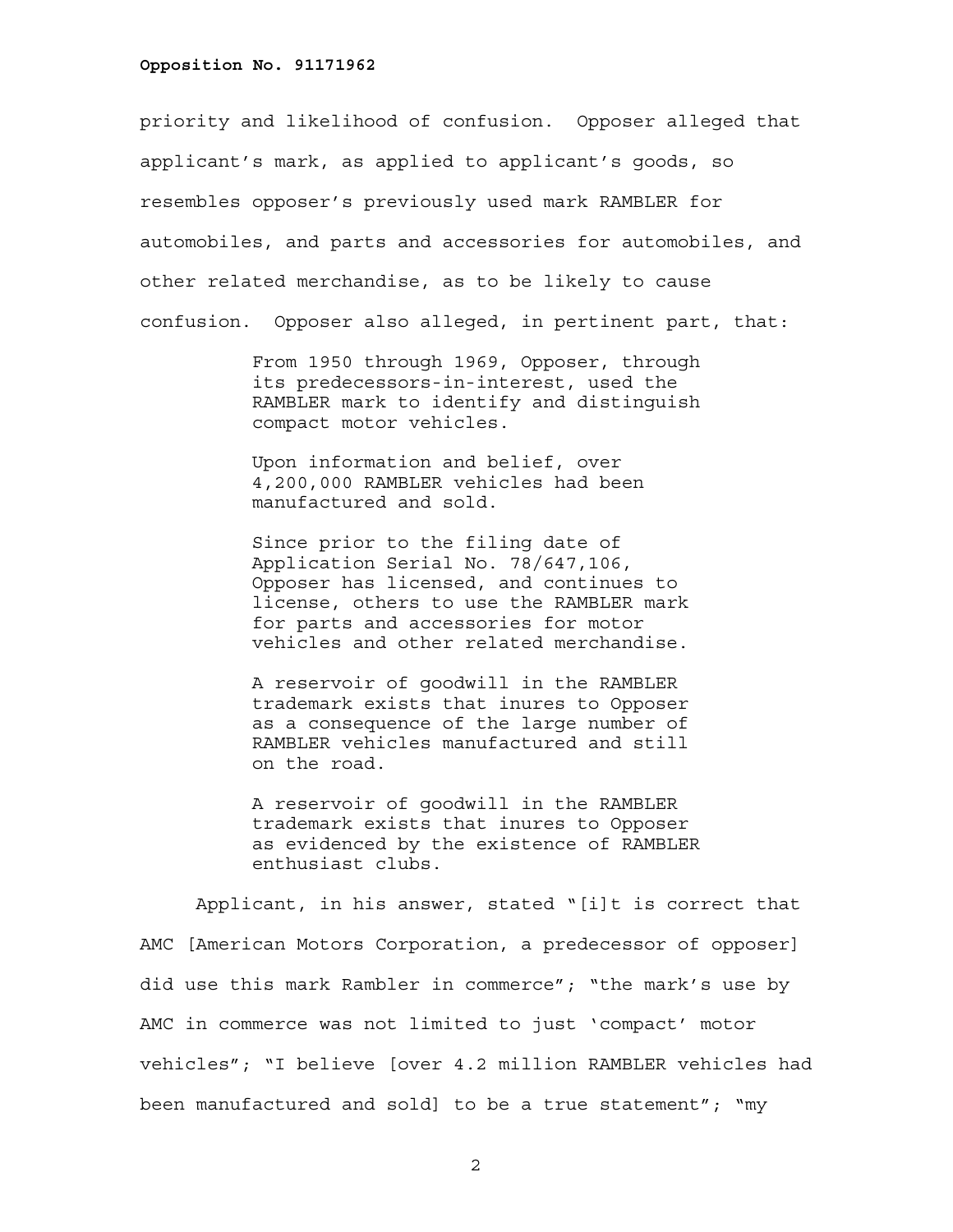Rambler mark may be similar in appearance and sound to a long forsaken mark"; and "my mark may indeed resemble the original mark, #71597895."<sup>3</sup> Nevertheless, applicant goes on to essentially deny the allegation of likelihood of confusion because his mark "can in no way cause confusion or to mistake or deceive for [RAMBLER] has no direct association with Opposer." Applicant also alleged, in pertinent part, that:

> AMC itself obviously lost interest in the use of mark #71597895 as evidenced by its lack of use of the mark in commerce since 1969, and although the purchase of the aforementioned corporation would entitle Opposer, as its new owner to legal rights in all of the company's current trademarks, Opposer displayed a clear lack of interest in mark #71597895 by not renewing the application at its time of expiration, neither pursuing it any further, therefore relinquishing rights in any such name and allowing it to be available to any interested party.

There truly may be a reservoir of goodwill and negative feelings alike in the Rambler trademark and there is truly a portion of Rambler vehicles still on the road today, however, this name has never been personally associated with Opposer in commerce, and if such goodwill existed to the Opposer, they would have concluded it valuable to them and put it into usage years ago, which

<sup>&</sup>lt;sup>3</sup> This is a reference to the serial number of the underlying application that subsequently matured into Reg. No. 586425 of the mark RAMBLER (stylized) for "passenger automobiles and structural parts therefor." The registration issued on March 9, 1954 to Nash-Kelvinator Corp., one of opposer's predecessors in interest. The registration expired on December 12, 1994 due to the failure to file an affidavit of continued use.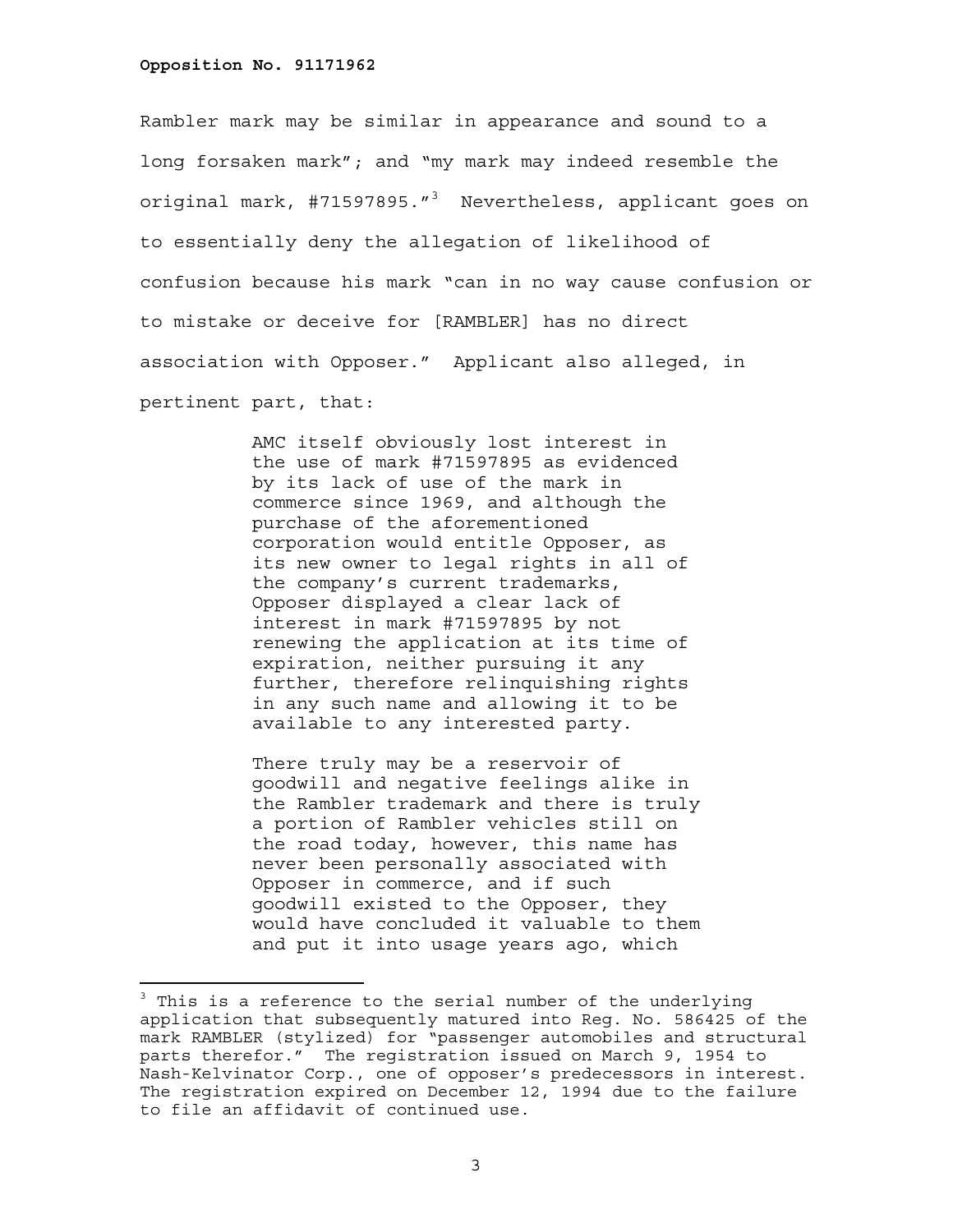i<br>L

would have included the renewing of trademark #71597895. Opposer's lack of doing such is the obvious evidence that they themselves have considered it worthless.

 The record consists of the pleadings; the file of the involved application; trial testimony, with related exhibits, taken by opposer; and an excerpt from a printed publication and portions of the discovery deposition, with corresponding exhibits, of applicant, introduced by opposer's notice of reliance. $^4$  -Applicant submitted the entirety of his discovery deposition and a copy of an email to him from opposer's former counsel, together with a paper captioned "Testimony for Defendant" that reads like a brief. Although a party may not rely on its own discovery deposition (except in a very limited circumstance not present herein), and an email is not proper subject matter for introduction by a notice of reliance (moreover it includes settlement proposals), opposer, in its brief, stated, "[I]t is unclear as to whether Applicant's 'Testimony for Defendant' pleading is the equivalent of what should have been filed as Applicant's Notice of Reliance; nonetheless Opposer treats it as such given that Applicant is *pro se*." (Brief, p. 1, n. 1). Thus, we deem applicant's "testimony" to be stipulated into the record by opposer.

<sup>4</sup> Opposer's notice of reliance on certain admissions in applicant's answer to the notice of opposition is superfluous inasmuch as the pleadings are automatically of record.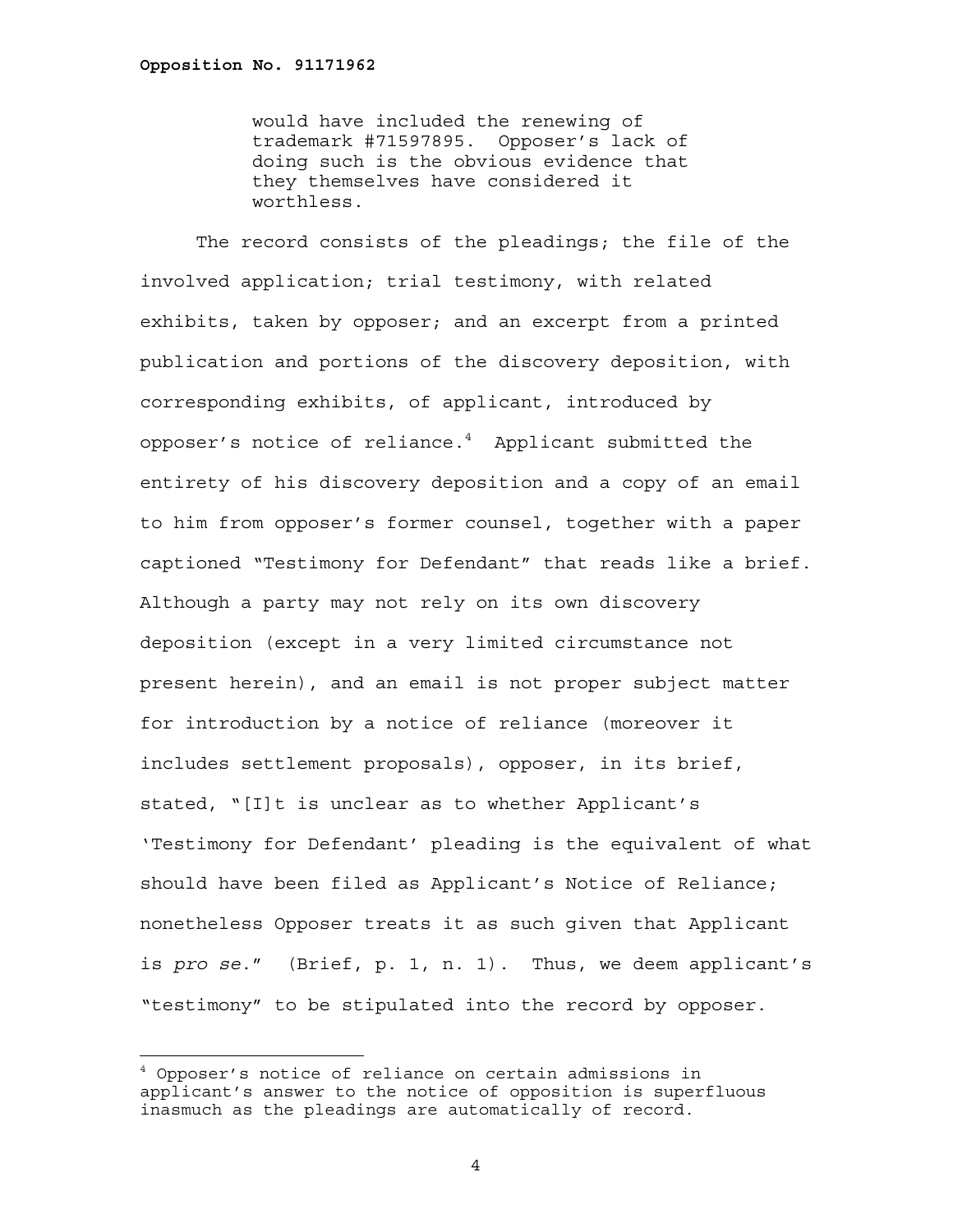i<br>L

The email discussing settlement, however, has not been considered. Only opposer filed a brief at final hearing. $5$ 

# **The Parties**

 Opposer's earliest predecessor-in-interest began using the mark RAMBLER in connection with automobiles in 1900. The last year of production of automobiles under the mark RAMBLER was 1969. As admitted by applicant, opposer's predecessors-in-interest produced over 4.2 million automobiles under the mark. It is undisputed that neither opposer nor any predecessor manufactured an automobile or other motor vehicle under the mark RAMBLER after the 1969 model year.

The discovery deposition of Mr. Pimpo sheds light on his selection of the mark RAMBLER. Applicant's application originally listed "automobiles and automobile associated goods; parts and memorabilia pertaining to this specific brand." As set forth earlier, the identification of goods was later amended to "automobiles and structural parts therefor." Mr. Pimpo operates his own company that does business in the car field. Applicant's plans include a new business called "Rambler Coachbuild" and, in this connection, applicant has created computer-generated pictures of a Rambler series car. To date, however,

<sup>&</sup>lt;sup>5</sup> In this regard, we have considered applicant's remarks in his "Testimony for Defendant" that, as noted above, reads much like a brief at final hearing.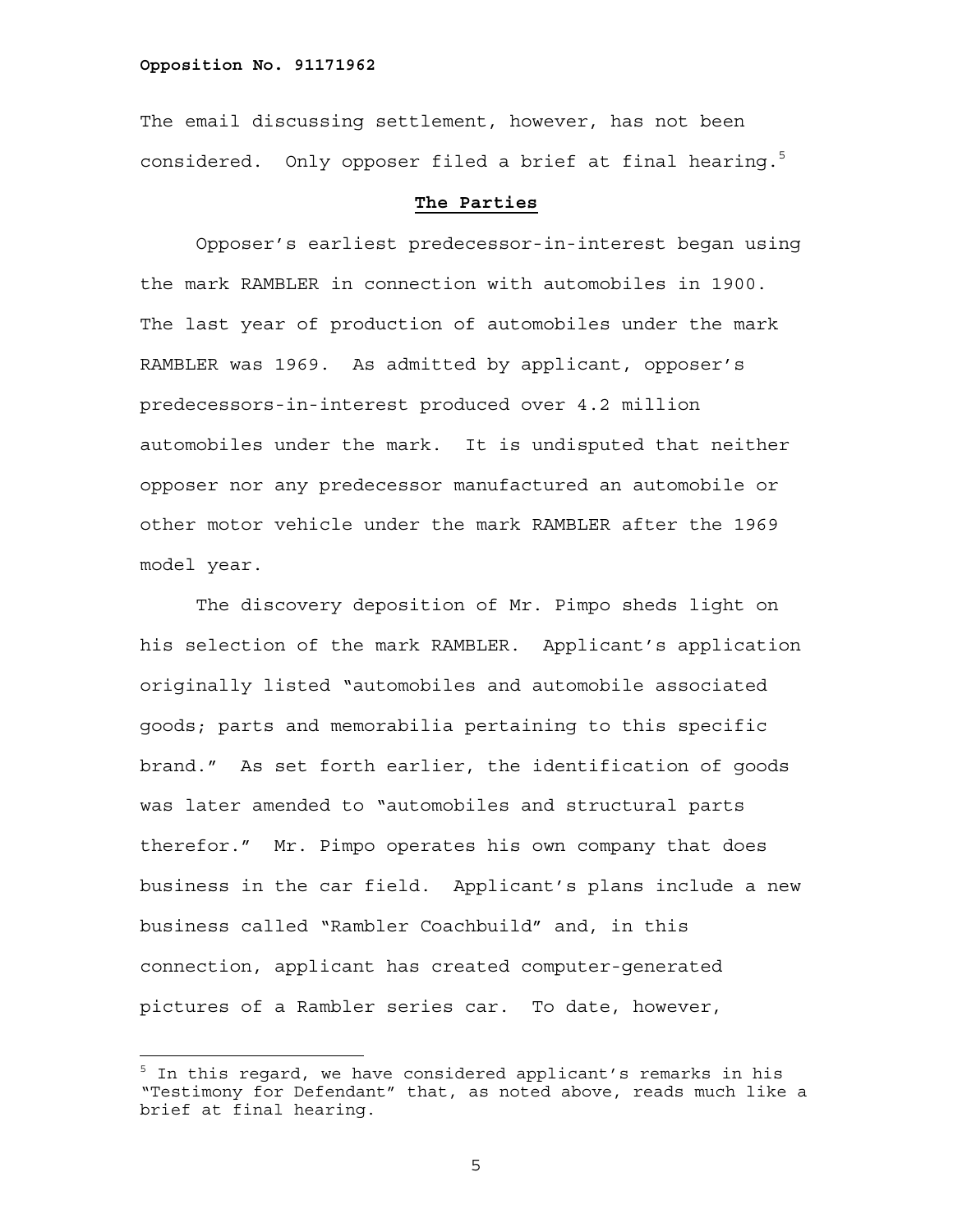applicant has not used the mark on an actual car. Mr. Pimpo acknowledged that he was aware of AMC's use of the mark back in the 1960s. Mr. Pimpo also admitted that he has seen RAMBLER cars on the road, and is aware of car clubs dedicated to RAMBLER cars. Applicant testified that he chose the mark because he thought his son would like it, and it is an "All American" sounding name. (Pimpo Discovery Dep., pp. 25-26).

 Opposer asked Mr. Pimpo about his other attempts to register marks previously used by automobile manufacturers, including opposer. These marks include ASPEN (previously used by opposer) and STINGRAY (previously used by General Motors). With respect to the ASPEN mark (Pimpo Dep., p. 34, Ex. No. 4), Mr. Pimpo indicated that "the reason why we picked 'Aspen' and 'Rambler' is we thought that there's been enough time that has gone by that people would not associate our product with something in the past that wasn't necessarily very successful." (Pimpo Dep., p. 50). Mr. Pimpo went on to indicate that ASPEN was selected to suggest a connection with Aspen, Colorado--"think of people who have a desire to do things luxuriously, maybe people who have money." (Pimpo Dep., p. 61). The STINGRAY mark was selected, according to Mr. Pimpo, because one of his sons "likes the way it sounds." (Pimpo Dep., pp. 37-38, Ex. No. 5).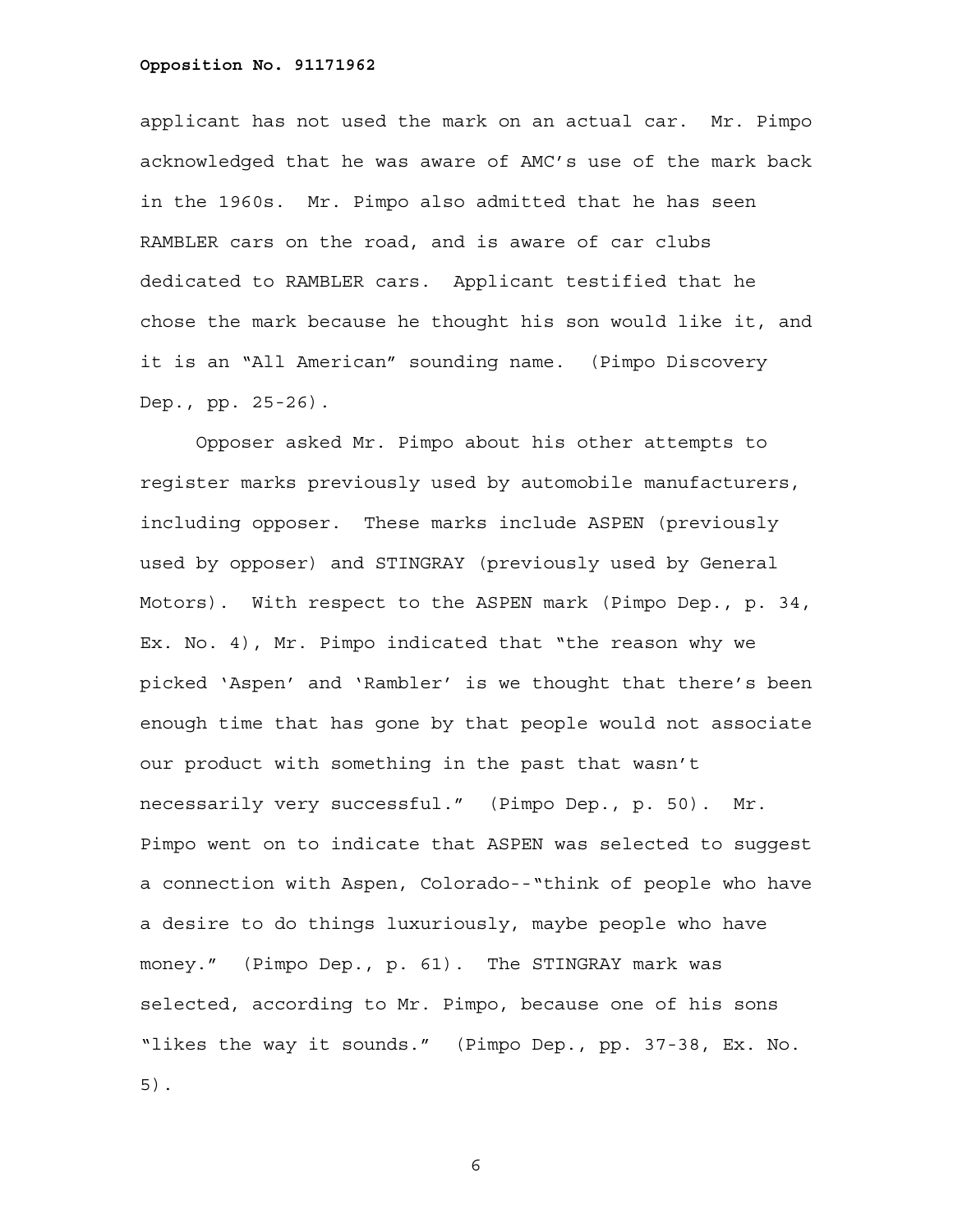## **Standing**

 A party has standing to oppose within the meaning of Section 13 of the Trademark Act if that party can demonstrate a "real interest" in the proceeding. Ritchie v. Simpson, 170 F.3d 1092, 41 USPQ2d 1859 (Fed. Cir. 1996). In its pleading, opposer has alleged that it is the owner of the mark RAMBLER that it continues to license to others. Opposer introduced testimony and exhibits showing that its predecessors used the mark RAMBLER for automobiles until 1969, and that opposer presently licenses the mark RAMBLER. Thus, the record establishes that opposer has a personal interest in this proceeding beyond that of the general public and, therefore, opposer has standing.

# **Priority**

 In order to prevail on the ground of likelihood of confusion, opposer must also prove, by a preponderance of the evidence, that it has priority of use.

 Inasmuch as applicant did not take testimony or submit any other evidence, his priority date is determined by his application. In such a situation, applicant can rely on the filing date of his involved application. In this case, the filing date is June 9, 2005. *Zirco Corp. v. American Telephone and Telegraph Co.*, 21 USPQ2d 1542, 1544 (TTAB 1991). Thus, applicant's priority date is June 9, 2005.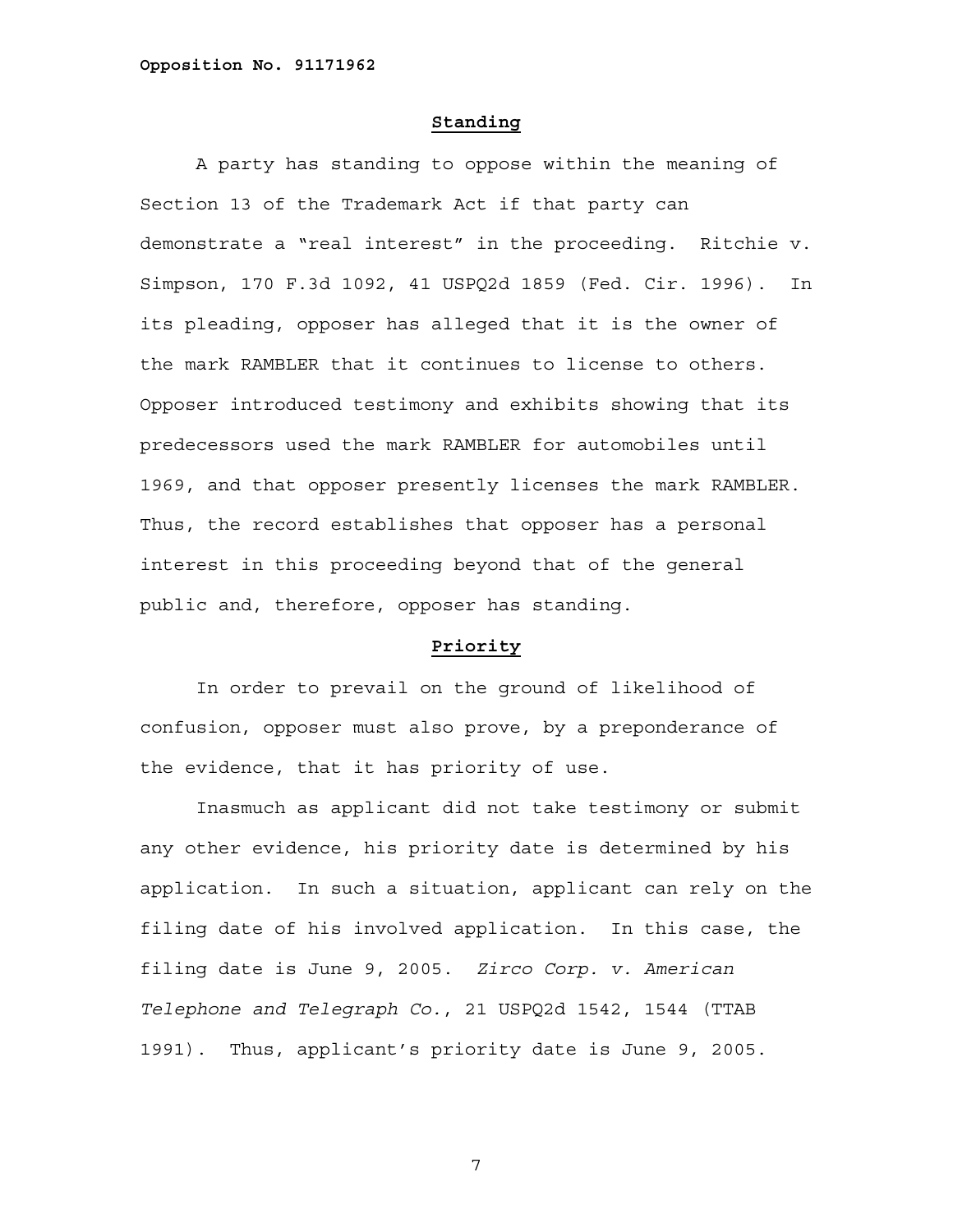Insofar as opposer's priority is concerned, its Registration No. 586425 of the mark RAMBLER for automobiles and structural parts therefor expired on December 12, 1994. Because opposer is not claiming ownership of a valid and subsisting registration, it must show, by a preponderance of the evidence, that it has common law rights prior to applicant's priority date. *Hydro-Dynamics Inc. v. George Putnam & Company Inc.*, 811 F.2d 1470, 1 USPQ2d 1772, 1773 (Fed. Cir. 1987).

 Opposer's predecessors produced the RAMBLER automobile between 1900 and 1969. To state the obvious, if opposer had continuously used the mark since that time, opposer would have priority of use for automobiles. It is undisputed, however, that neither opposer nor its predecessors produced an automobile under the RAMBLER mark since the 1969 model year.

 This almost forty-year period of nonuse for automobiles raises the issue of whether opposer has abandoned its mark RAMBLER. The Trademark Act specifically states that "[n]onuse for 3 consecutive years shall be prima facie evidence of abandonment." 15 U.S.C. §1127. The statutory presumption of abandonment applies equally to a registered mark and "to a party's unregistered common-law mark." *Miller Brewing Company v. Oland's Breweries [1971] Limited*, 548 F.2d 349, 192 USPQ 266, 267 (CCPA 1976). Evidence of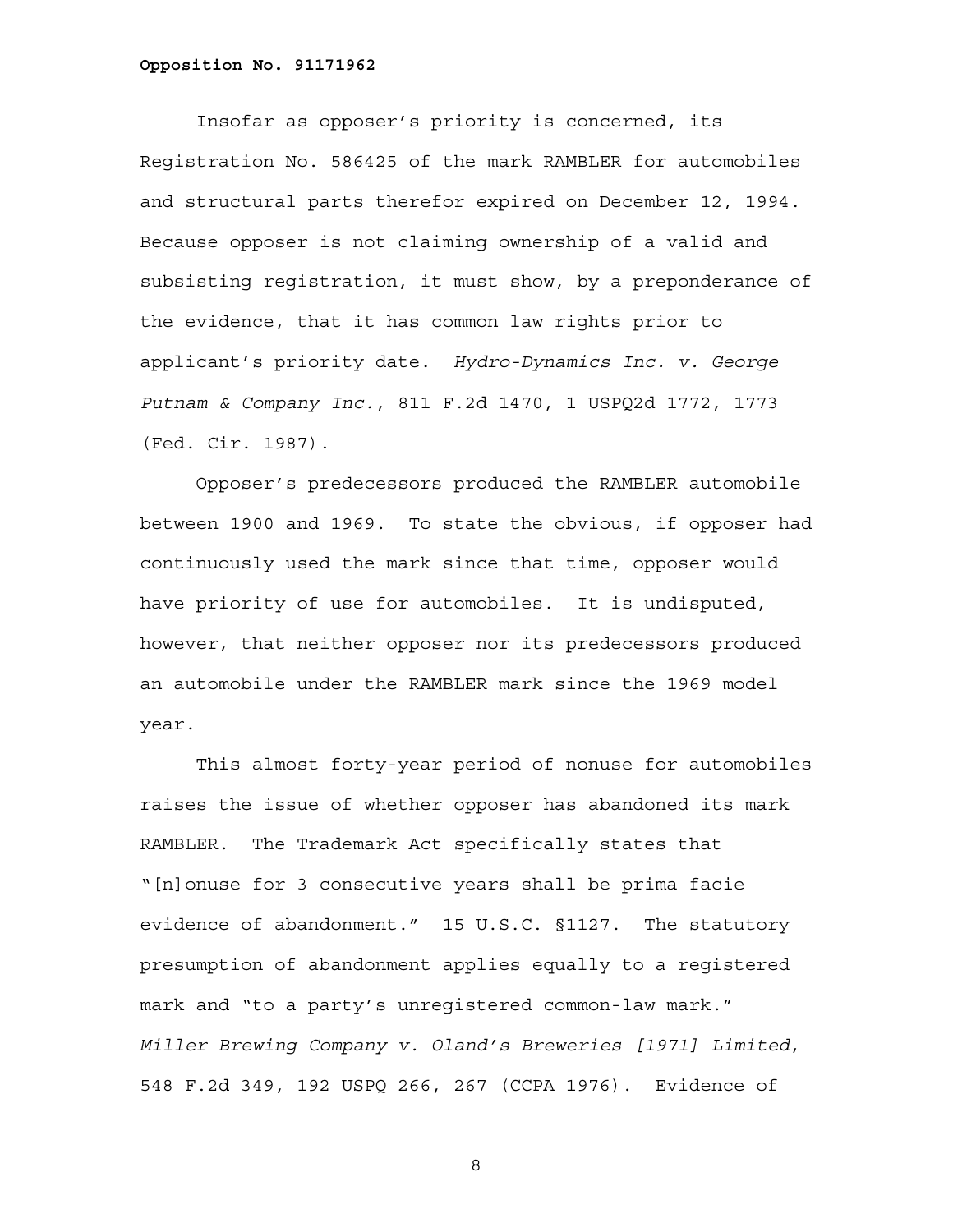nonuse of the mark for three consecutive years constitutes a *prima facie* showing of abandonment and shifts the burden to the party contesting the abandonment to produce either evidence to disprove the underlying facts showing three years of nonuse and triggering the presumption of abandonment, or evidence of an intent to resume use to disprove the presumed fact of no intent to resume use. *Imperial Tobacco Ltd. v. Philip Morris Inc.*, 899 F.2d 1575, 14 USPQ2d 1390, 1393 (Fed. Cir. 1990); and *Rivard v. Linville*, 133 F.3d 1446, 45 USPQ2d 1374 (Fed. Cir. 1998) ["This presumption shifts the burden to the registrant to produce evidence that he either used the mark during the statutory period or intended to resume or commence use."].

 Opposer has not shown that it or its predecessors ever used the mark on automobiles during the nearly forty-year period since the last RAMBLER automobile was produced. Moreover, the record is devoid of any testimony or other evidence relating to plans to resume use of the mark RAMBLER on automobiles. So as to be clear on this point, there is not a single statement or document indicating that opposer or any of its predecessors ever had an intention to resume use of the mark on automobiles; there is not even a bare assertion of possible future use on automobiles (which, in any event, would not be enough to preserve rights in a mark). "Use" of a mark means "the bona fide use of such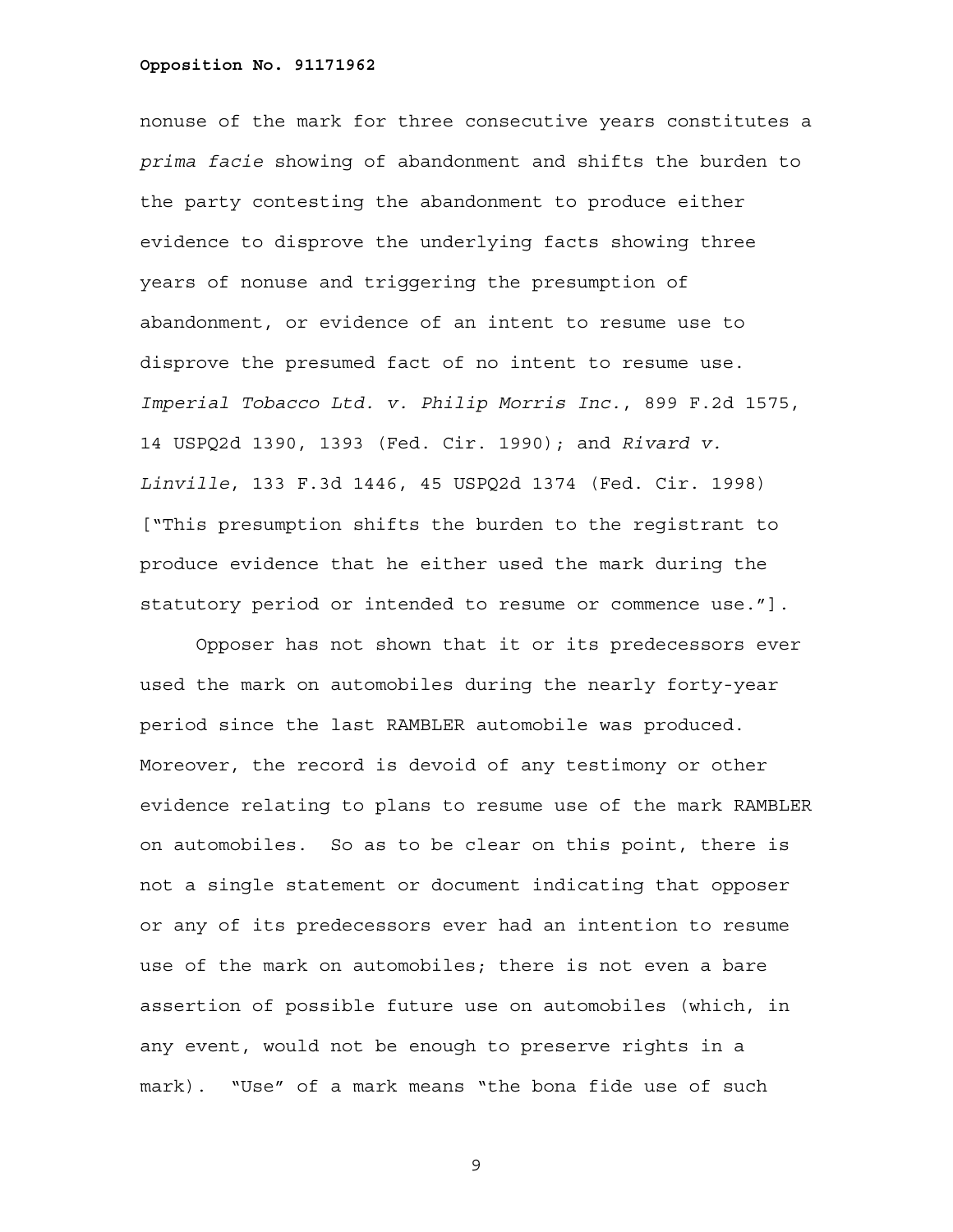mark made in the ordinary course of trade, and not made merely to reserve a right in the mark." 15 U.S.C. §1127. Merely because a party used a mark a long time ago and it could use the mark in the future is not enough to avoid abandonment. *Silverman v. CBS Inc.*, 870 F.2d 40, 9 USPQ2d 1778 (2d Cir. 1989).

 Opposer contends that there is residual goodwill in the mark for automobiles, and even goes so far as to argue that "[o]pposer's extensive length of use, sales, and advertising of numerous product lines bearing the RAMBLER mark on or in connection with automobiles, accessories, structural parts and merchandise spanning over 100 years should leave little doubt that it has become a very well-known mark." (Brief, p. 16). In this connection opposer points to an earlier Board decision involving the same mark as the one at issue here. *See American Motors Corp. v. Action-Age, Inc.*, 178 USPQ 377 (TTAB 1973). In that case, the Board found that the mark RAMBLER was a very well known mark in the automotive industry, recounting the number of RAMBLER automobiles still on the road in the early 1970s, and AMC's continued sales of replacement parts. However, that decision issued thirty-five years ago, and since then neither opposer nor any predecessor used the mark RAMBLER for automobiles.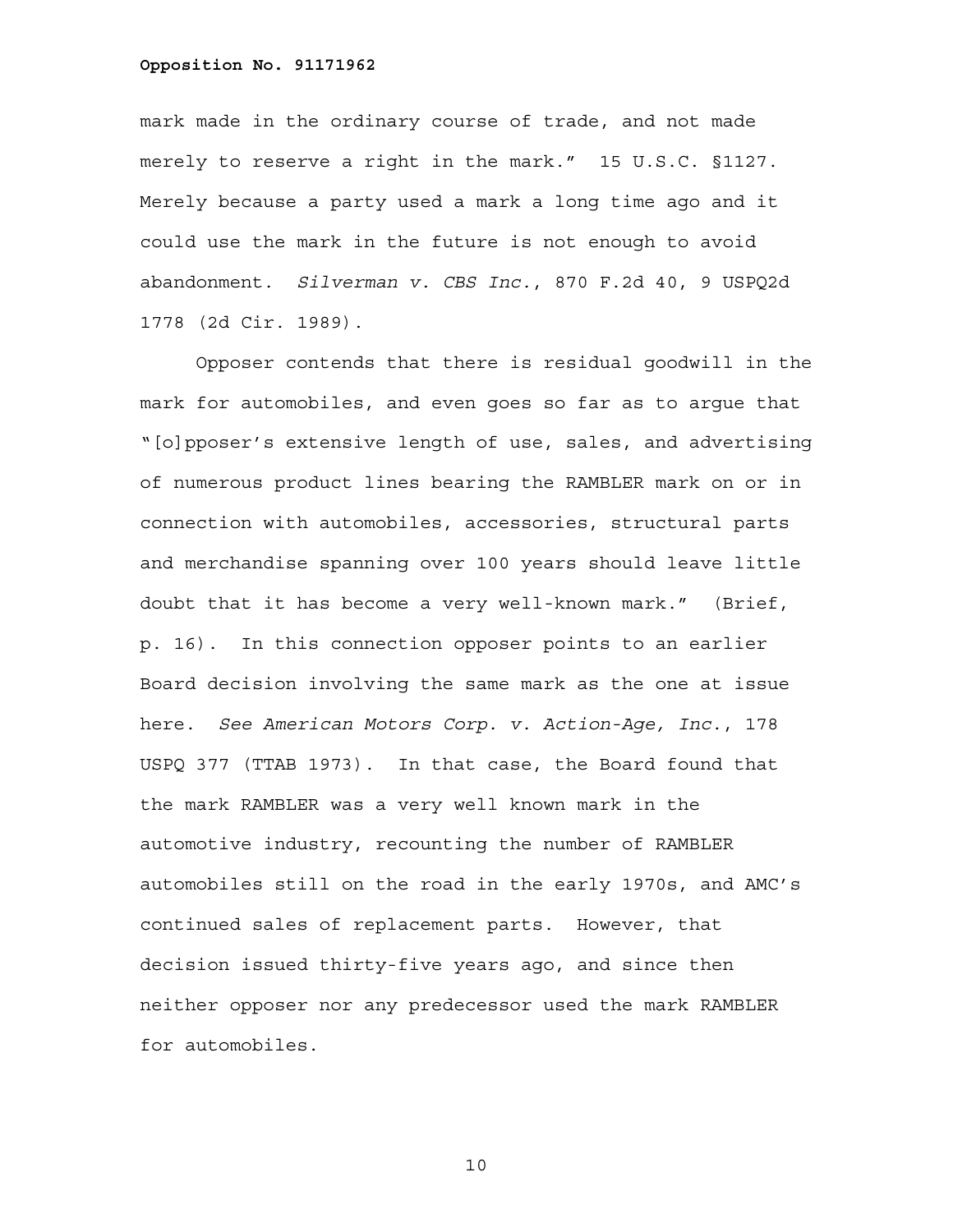In attempting to avoid a finding of abandonment of its mark for automobiles opposer points to the reintroduction of "heritage" brands in the automotive industry, and the existence of several car enthusiast clubs dedicated to the RAMBLER automobile.

 As to the first point, to reiterate, opposer's witnesses did not testify about any plans, specific or speculative, to reintroduce the RAMBLER mark on automobiles. Moreover, the Board has recently discussed the heritage brand issue:

> The fact that brands in the automobile industry are sometimes re-introduced does not exempt the industry in toto from the normal statutory presumption that trademarks can become abandoned and that trademark owners must have an intent to resume use and an explanation for any nonuse.

*General Motors Corp. v. Aristide & Co., Antiquaire de Marques*, 87 USPQ2d 1179, 1183 (TTAB 2008).

Opposer introduced the testimony of Donna Berry, opposer's senior staff trademark attorney, and of Debra Joester, president and chief executive officer of Joester-Loria Group, a licensing agency representing various clients, including opposer. They testified that opposer has never intended not to use the RAMBLER mark in the future.

While Ms. Berry and Ms. Joester testified that opposer did not intend to abandon the RAMBLER mark for automobiles, this testimony does not by itself show that opposer did not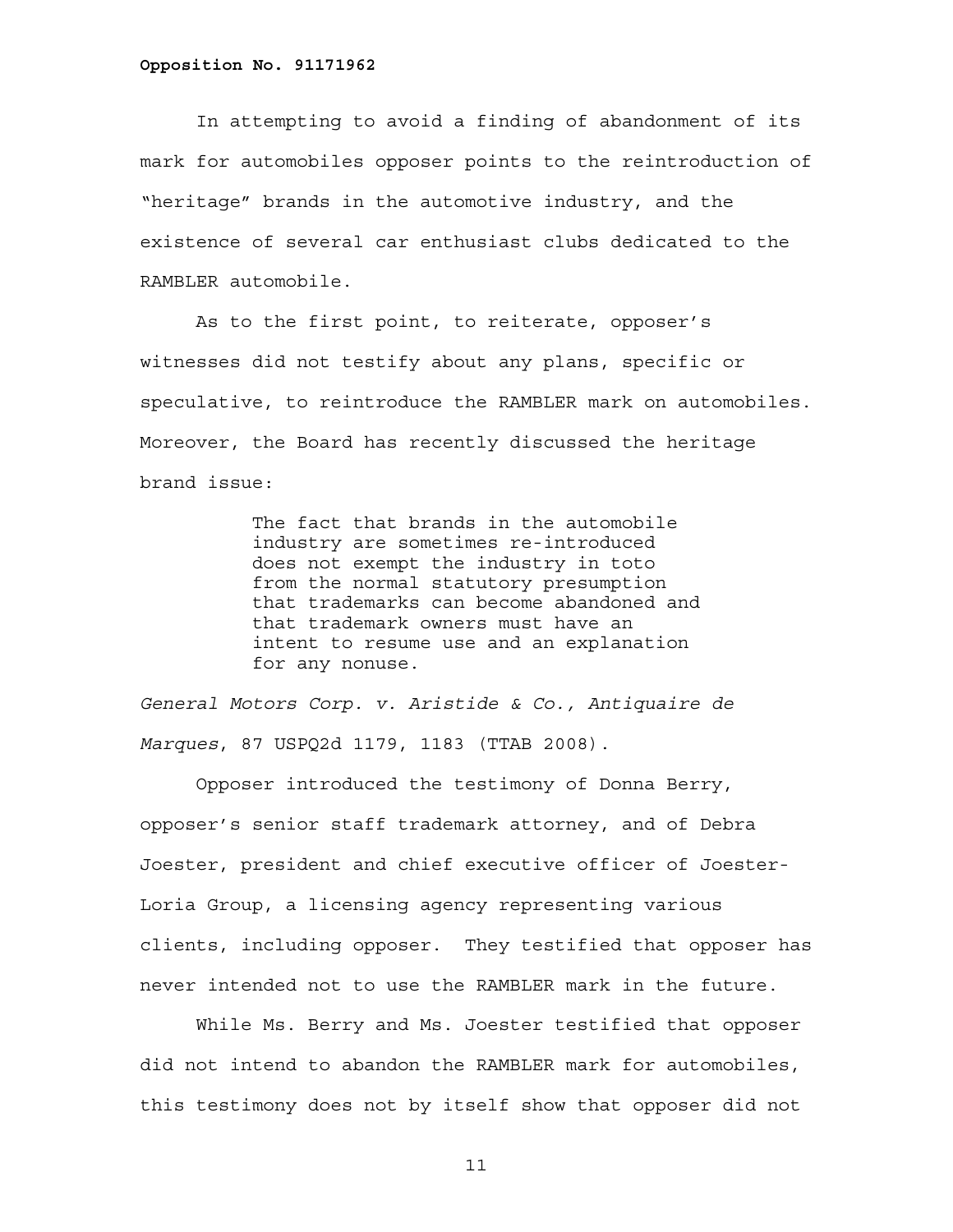abandon the mark for automobiles long prior to the filing date of applicant's application. Even "[a] registrant's proclamations of his intent to resume or commence use in United States commerce during the period of nonuse are awarded little, if any, weight." *Rivard v. Linville*, 45 USPQ2d at 1376. In this case, opposer has not even proclaimed an intent to resume use, but only denies an intent to abandon the mark for automobiles. The record, however, is to the contrary and is entirely devoid of any evidence convincing us that, after almost a forty-year hiatus, opposer has any serious intent to reintroduce a RAMBLER automobile that was last produced in 1969.

With respect to the second point, Ms. Berry opined that "there's a tremendous amount of residual goodwill from our production of these [RAMBLER] vehicles." (Berry Dep., p. 45). In this connection, she pointed to the "vehicle enthusiast population that to this day maintains and restores Rambler vehicles." The record also includes the testimony of Michelle DeCarlo, a trademark litigation paralegal for the law firm formerly representing opposer in this proceeding. Ms. DeCarlo was asked to conduct a search of the Internet for references to the mark RAMBLER in an effort "[t]o show that the Rambler mark is still in use and it's still in the public eye." (DeCarlo Dep., p. 7). The exhibits to Ms. DeCarlo's testimony include printouts from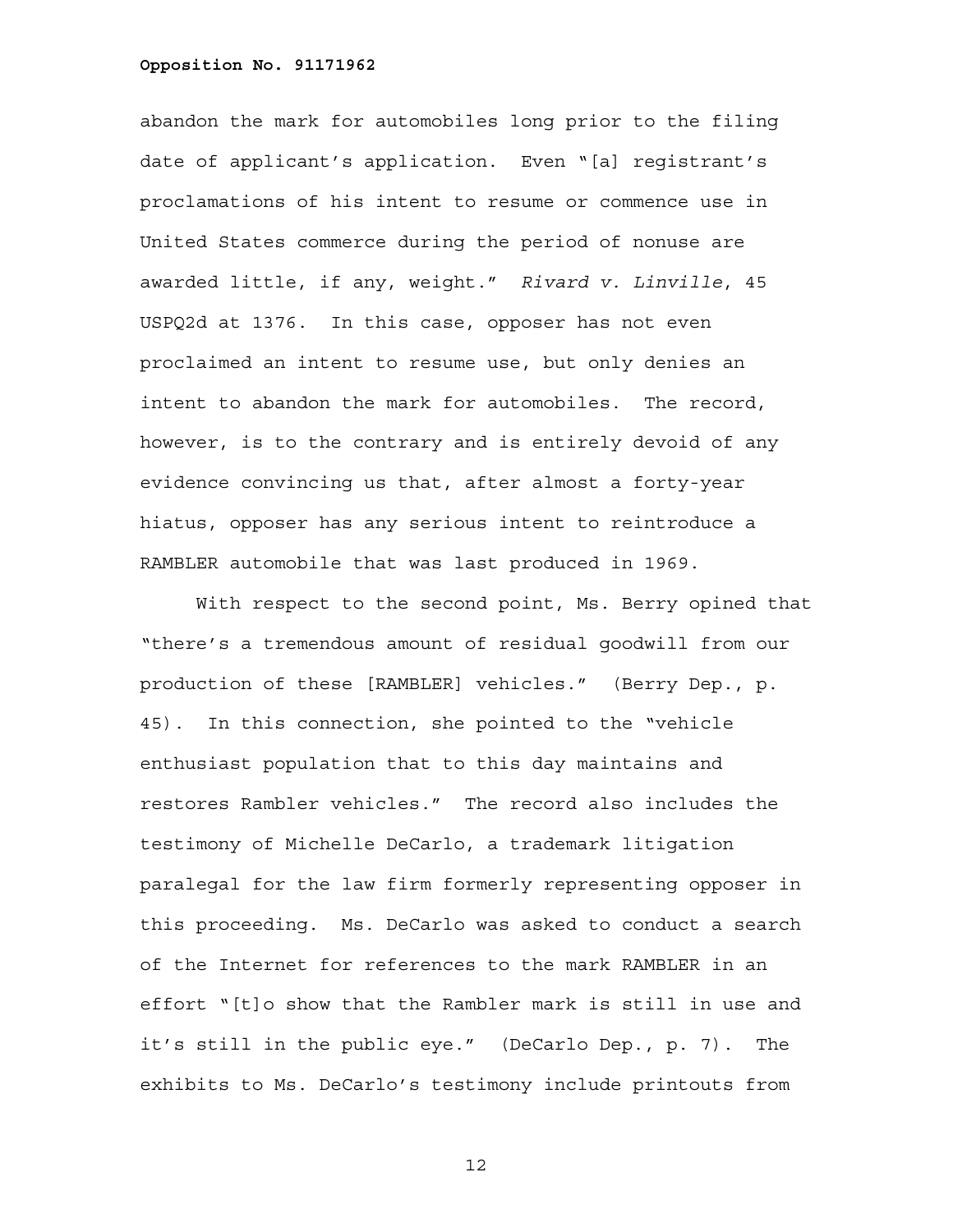the National AMC Rambler Car Club (www.amcrc.com); Galvin's AMC Rambler Parts (www.ramblerparts.com); and AMC Rambler Connection (www.amcconnection.com), to name a few. The record shows the websites of several other car enthusiasts' clubs dedicated to the RAMBLER automobile.

The simple fact that there are collectors of an item, or that clubs exist for enthusiasts of a certain item (in this case, RAMBLER automobiles) does not, by itself, defeat the statutory presumption of abandonment by the mark's owner after almost forty years of nonuse in the ordinary course of trade. *General Motors Corp. v. Aristide & Co., Antiquaire de Marques*, 87 USPQ2d at 1183.

We also are not convinced that Encyclopedia of American Cars, A Comprehensive History of American Automakers from 1930 to Today (2006) shows residual goodwill in the mark. Opposer relied upon an excerpt from this book "to show how Opposer's mark RAMBLER is perceived by members of the public and to show that the mark is still in the public eye." Although the article chronicles the life of the RAMBLER automobile, it falls far short of showing the state of mind of the public and the degree to which the public still recognizes the mark as a source indicator for automobiles.

Opposer operates a vehicle museum on its campus in Auburn Hills, Michigan; and according to Ms. Berry, it opened "seven or eight years" ago. The museum includes a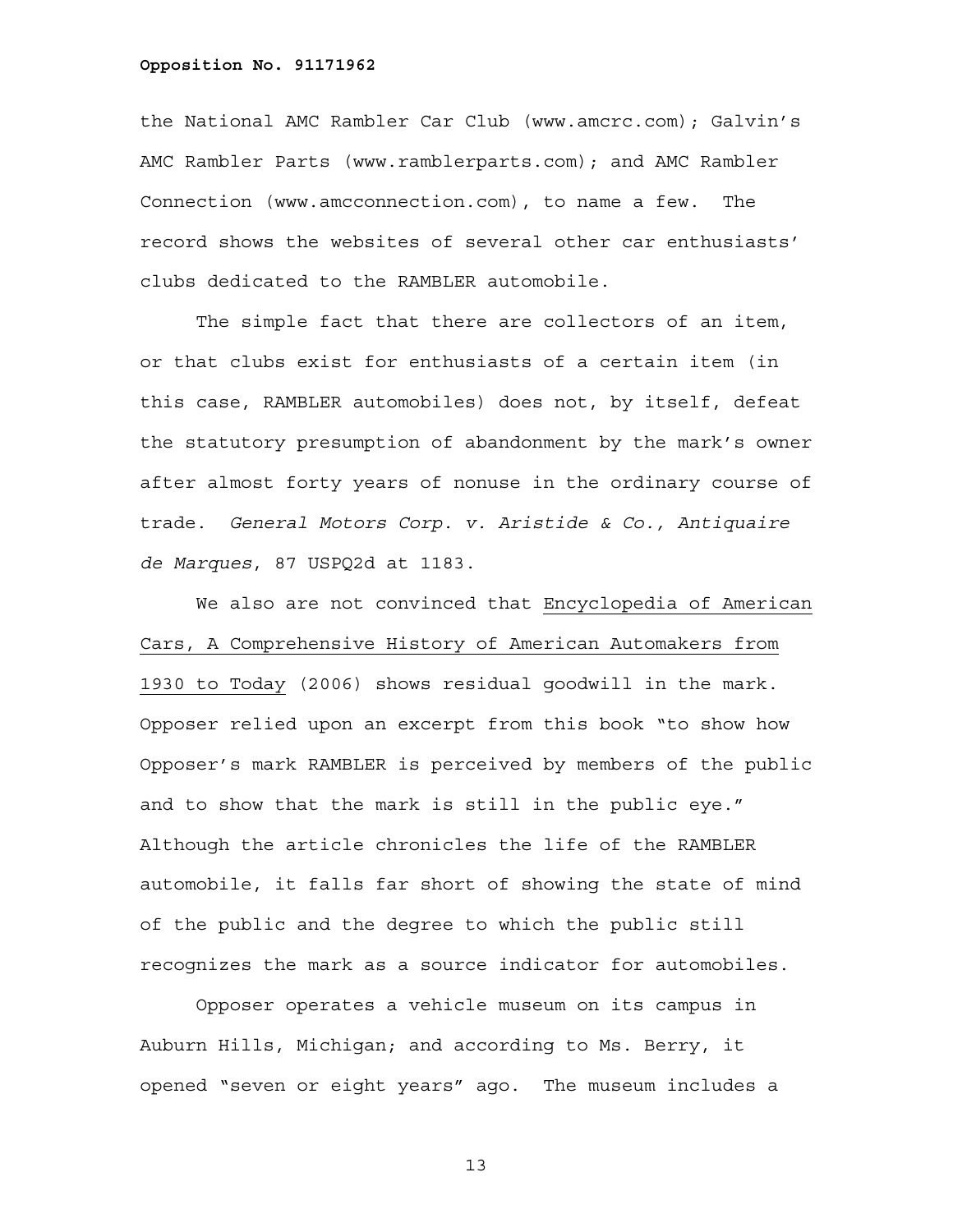i<br>H

1902 RAMBLER vehicle on display. About 50,000 patrons visit the museum each year. Contrary to opposer's arguments, these facts hardly establish continued use sufficient to fend off a finding of abandonment.

 Simply put, we find that the totality of the record does not support a finding that there is sufficient residual goodwill in the mark RAMBLER for automobiles so as to avoid a finding of abandonment. A finding of abandonment cannot be avoided where the asserted residual goodwill is generated through subsequent sales of a product by distributors and retailers. *Societe des Produits Marnier Lapostolle v. Distillerie Moccia S.R.L.*, 10 USPQ2d 1241, 1244 n. 5 (TTAB 1989).<sup>6</sup> Nonetheless, opposer urges that the licenses it has granted (see *infra*) evidence residual goodwill inasmuch as each license shows an entity is willing to pay for the right to use the mark. We are not inclined to reach that conclusion, however, without more evidence. It may very well be that the licensees were willing to pay an amount of consideration (in this case, the amount is unknown) simply

 $^6$  We add that we do not find that the licensed products are so closely related to opposer's automobiles such that sales of these products preclude a finding of abandonment of the mark for automobiles. *See generally* J.T. McCarthy, McCarthy on Trademarks and Unfair Competition, §17:23 (4<sup>th</sup> ed. 2008). Stated differently, the licensed uses, begun some twenty-five years after cessation of production of RAMBLER automobiles, do not evidence an intent to resume use on automobiles. This finding is to be contrasted with our later finding herein that the licensed products are sufficiently related to applicant's identified goods for purposes of the likelihood of confusion analysis.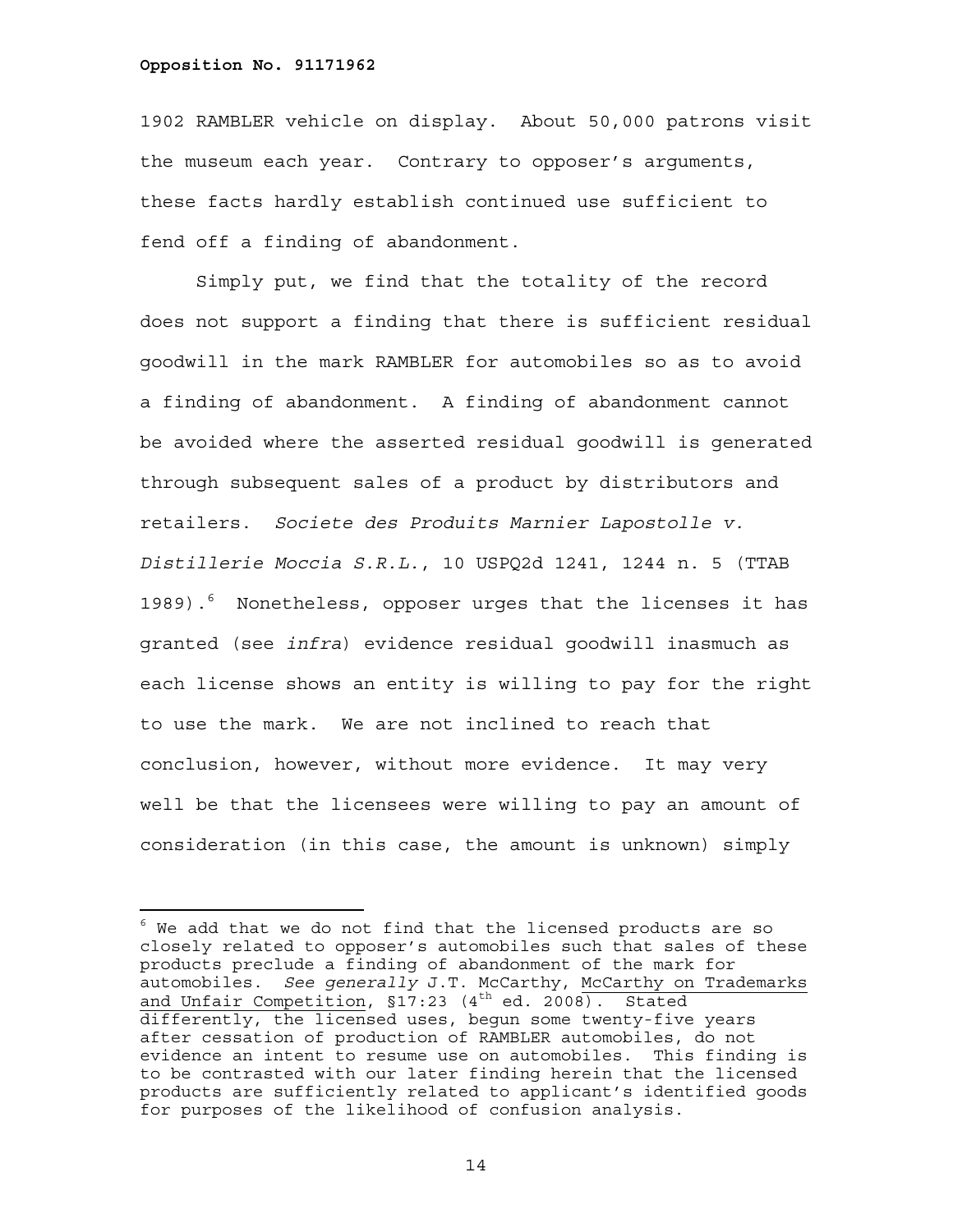as a way of avoiding being sued.

 In finding abandonment we have taken into account the nature of opposer's goods, automobiles. We recognize that automobiles generally are a long-lasting product, and that the goodwill value of a mark used for automobiles may persist long after production of automobiles with that mark has ceased. *See Emergency One, Inc. v. American FireEagle, Ltd.*, 228 F.3d 531, 56 USPQ2d 1343, 1348 (4th Cir. 2000) [dealing with fire engines]; *Ferrari S.p.A. Escercizio Fabriche Automobili e Corse v. Roberts*, 944 F.2d 1235, 20 USPQ2d 1001 (6th Cir. 1991); and *Ferrari S.p.A. Esercizio Fabriche Automobilie e Corse v. McBurnie*, 11 USPQ2d 1843 (S.D. Cal. 1989). The time lapse in the present case, however, far exceeds the years of nonuse in the cited cases. Although opposer pleaded that there are a "large number" of RAMBLER vehicles "still on the road," no specific number is given. Here, the period of almost four decades of nonuse on automobiles presents a persuasive case for abandonment. *See L. J.G. Stickley, Inc. v. Canal Dover Furniture Co.*, 79 F.3d 258, 38 USPQ2d 1202 (2d Cir. 1996) [sixty years of nonuse resulted in abandonment].

 Opposer's nonuse of the RAMBLER mark for automobiles for almost forty years constitutes a *prima facie* showing of abandonment. Furthermore, opposer has not introduced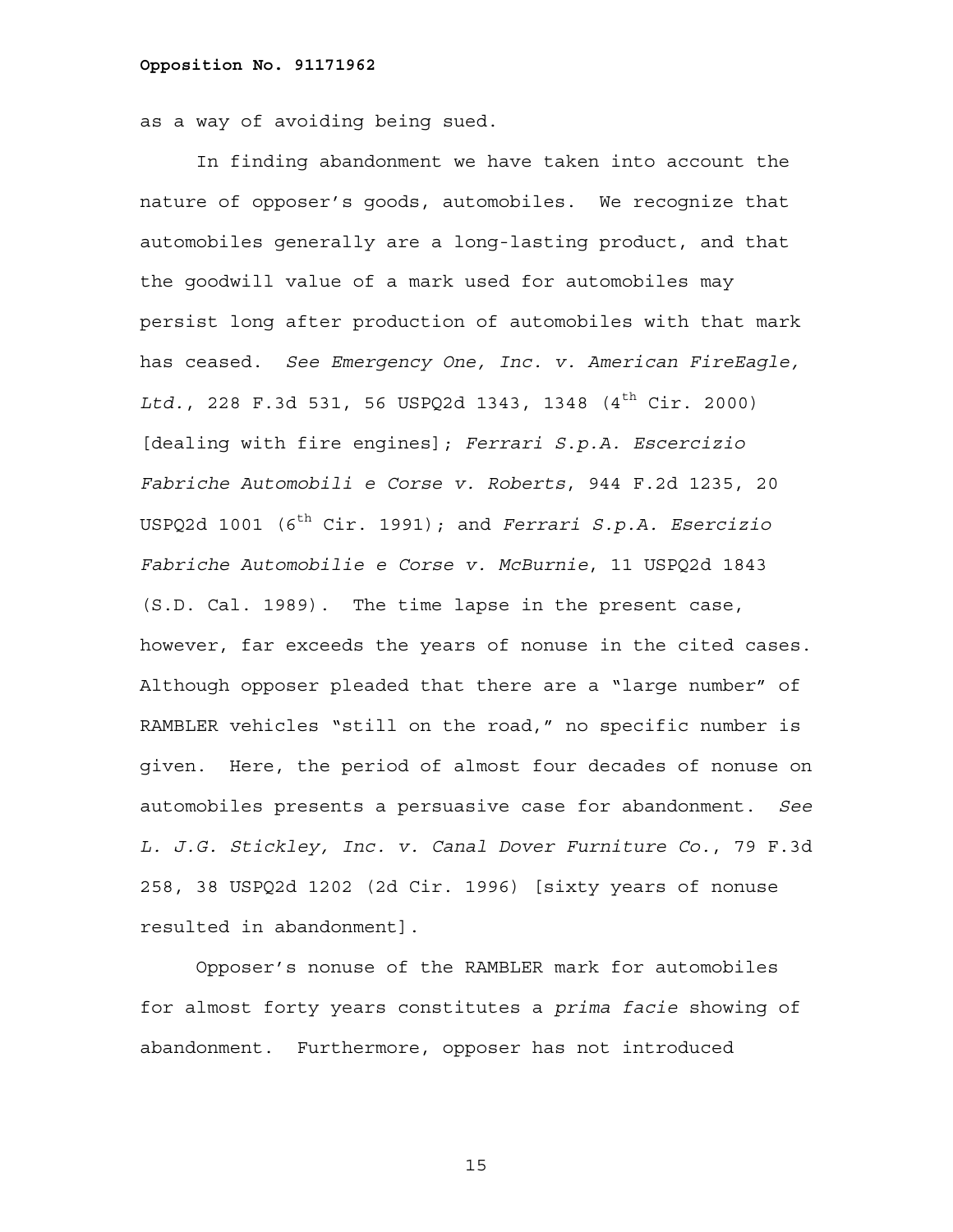evidence of an intent to resume use to disprove the presumption of no intent to resume use.

In view of our finding of abandonment and the absence of sufficient residual goodwill in the RAMBLER mark for automobiles, we now look to opposer's licensing of its mark beginning in 1995 to see if opposer has established a new priority date based on use of the mark for various licensed products. *AmBRIT Inc. v. Kraft Inc.*, 812 F.2d 1531, 1 USPQ2d 1161, 1170  $(11^{th}$  Cir. 1986) [a subsequent use does not retroactively cure a past abandonment].

 Licensing activity may indicate that a trademark owner has not abandoned its mark because it intends to resume use. *See Sands, Taylor & Wood Co. v. The Quaker Oats Co.*, 978 F.2d 947, 24 USPQ2d 1001  $(7<sup>th</sup>$  Cir. 1992). In the present case, however, we have found that opposer abandoned its mark long before it began licensing its mark. Thus, the question now is whether its licensing evidence has established a new priority date for opposer and, if so, for what specific goods. *See Stromgren Supports Inc. v. Bike Athletic Co.*, 43 USPQ2d 1100, 1112 (TTAB 1997) ["[T]hese later efforts, had actual use ever commenced, would represent a new and separate use which cannot serve to cure the abandonment."].

According to Ms. Berry, she is "personally involved in the restoration parts and merchandise licensing program that uses the Rambler trademark." She testified that opposer has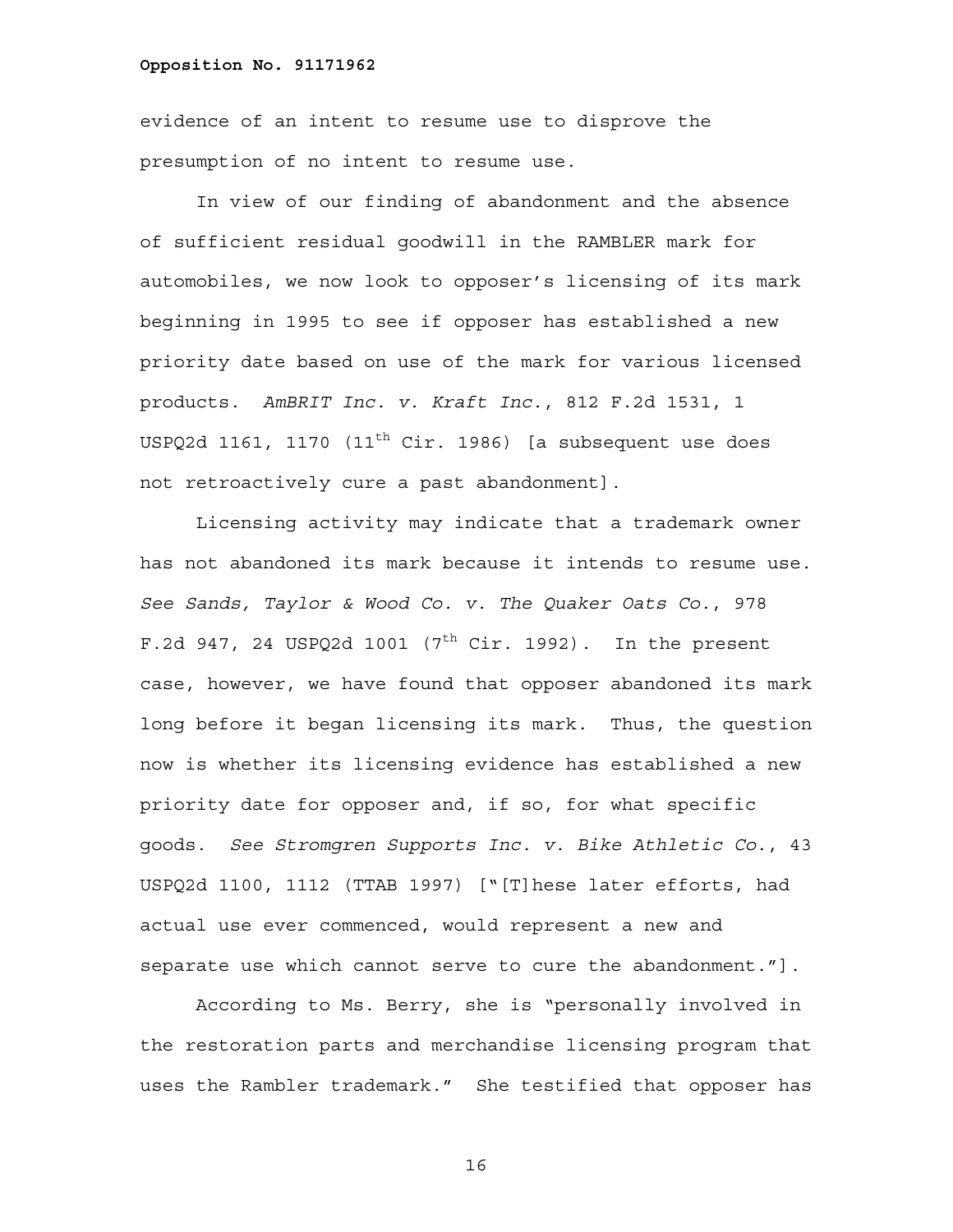a licensing program for its marks and that "the fame of our marks lend themselves to leveraging of the trademarks for use on products outside of the automotive industry directly." (Berry Dep., p. 10). Ms. Berry refers to the mark RAMBLER as a "heritage mark," and further that opposer has "an active restoration parts program and a heritage mark licensing program." (Berry Dep., p. 11). She testified that opposer uses the mark on a "variety of automotiverelated parts and accessories, such as batteries, decal strips, restoration manuals and service specification documents, a wide variety of things." (Berry Dep., p. 14).

Ms. Berry testified that opposer has not stopped use of the mark at any time in the past ten years; that it is currently using the mark; and that opposer has never intended to discontinue use of the Rambler mark. (Berry Dep., p. 17). Ms. Berry gave the following testimony:

> Has Daimler Chrysler either directly or through its predecessors ever licensed the Rambler mark?

Yes.

When is the earliest year that you're aware of that DaimlerChrysler licensed the Rambler mark?

Well, the database that we currently maintain shows the earliest license to be with a July 1995 effective date. I believe that was with the Franklin Mint Corporation.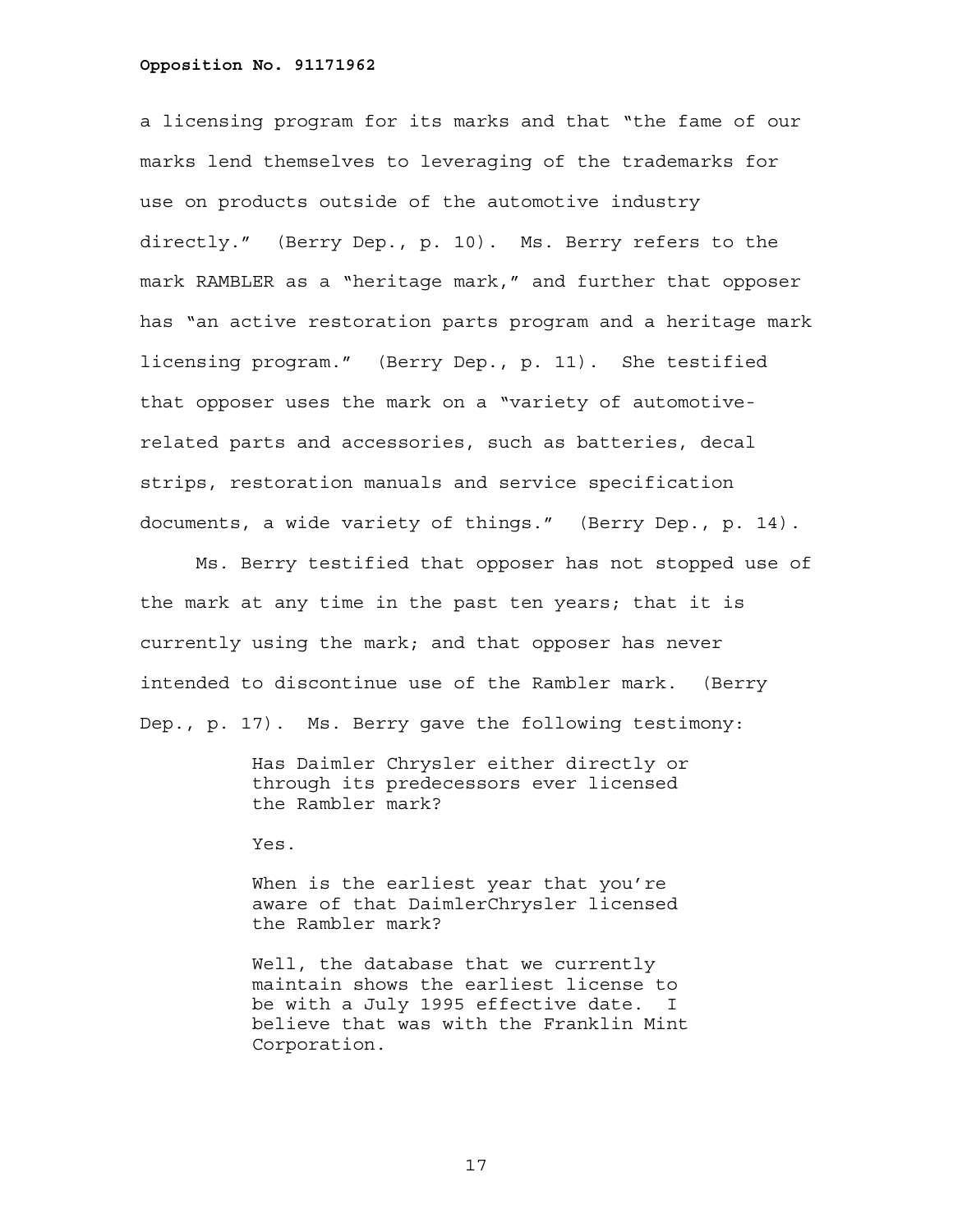Has DaimlerChrysler obtained revenues through use of the Rambler mark during the past ten years?

Yes.

And how has it obtained that revenue?

Primarily through royalties obtained from our authorized Rambler trademark licensees.

Any parts sales?

Yes. (Berry Dep., pp. 18-19)

A significant exhibit to Ms. Berry's testimony is Exhibit No. 2, "a spreadsheet compiling trademark licensees for the Rambler trademark past and present from the database that we currently maintain. So, the records in the database with respect to the Rambler trademark only go back as far as 1995." (Berry Dep., pp. 20-21). Ms. Berry identifies the products listed:

> Automobile batteries, clothing, collector cards, lapel pins; the little popular chrome steel air filter wall clocks; automotive decals and stripes; video games. We have several toy replica licensees; key rings, calendars, cell phone cases, MP3 cases, tote bags, tapestry throws, decorative pillows, reproduction owners manuals, parts books and shop manuals, technical manuals; reproduction engine designation decals; photographs, paper weights, playing cards, license plate frames, nostalgic signage. (Berry Dep., p. 22)

Ms. Berry testified that "all of our license agreements contractually obligate our licensees to submit to us for approval prior to production a certain number of samples of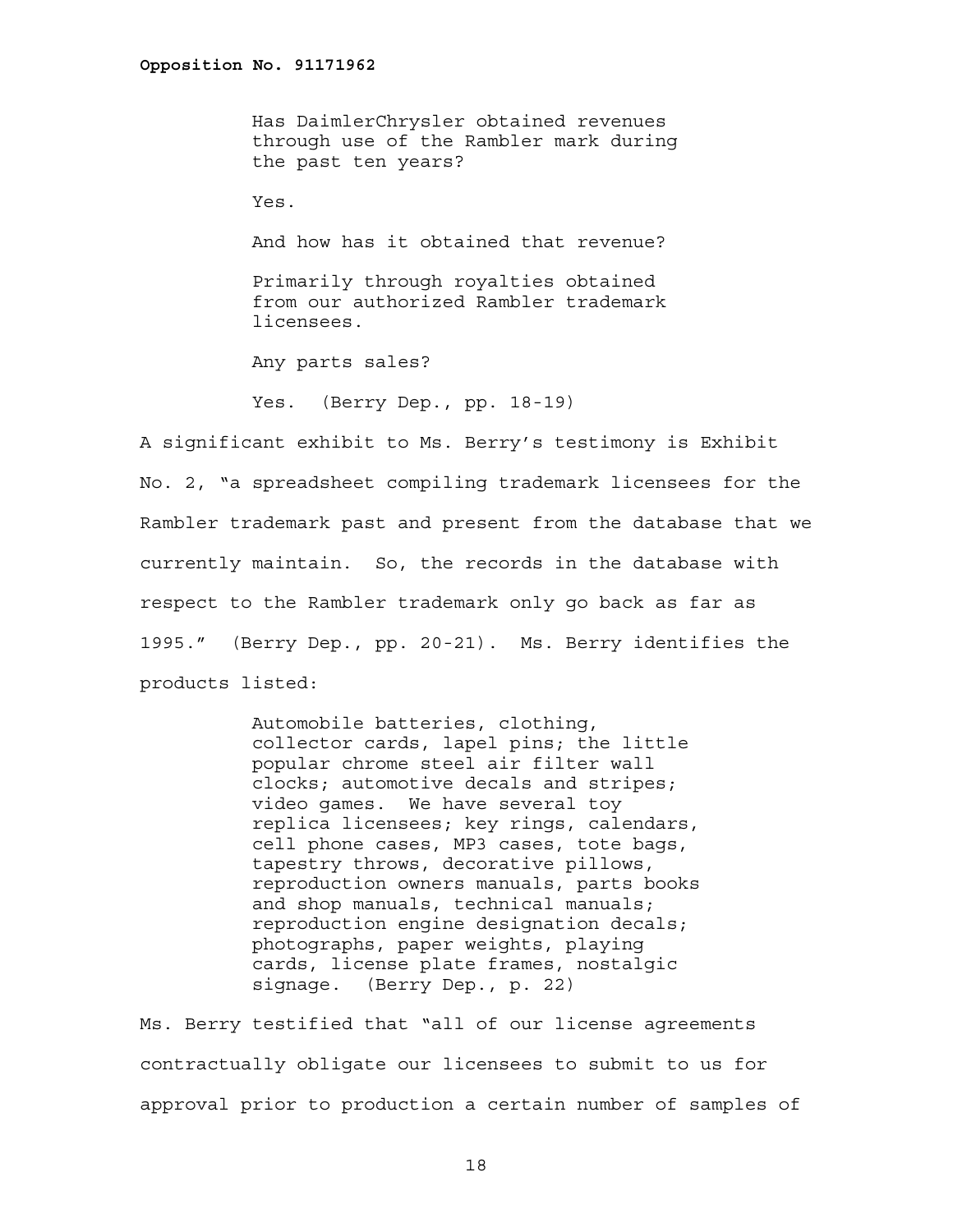every product that they intend to produce, and it's only after we reviewed and approved the quality and ensure that the market [sic] is depicted correctly that our licensees are allowed to produce and sell the merchandise." (Berry Dep., p. 34).

Ms. Joester describes her firm as "a full service licensing company," and she testified about her firm's efforts on behalf of opposer. More specifically, Ms. Joester identified the firm's work: "We develop and execute licensing strategies for our clients, so we will start with strategic planning for their marks and execute those programs, including negotiating terms of agreements, developing the contracts, reviewing product for quality control and appropriateness, and managing the retail distribution and revenue collection." (Joester Dep., p. 5). Ms. Joester testified that "[a]ll royalty statements are kept in-house as well. So we do have a history of sales and what product is actually marketed." (Joester Dep., p. 8). Ms. Joester began negotiating licenses for the RAMBLER mark around 1995. Ms. Joester indicated that at least one of the licenses has been ongoing for the entire period 1995-2007.

> Do you have personal knowledge of the use of the Rambler trademark? Yes.

How do you have that knowledge?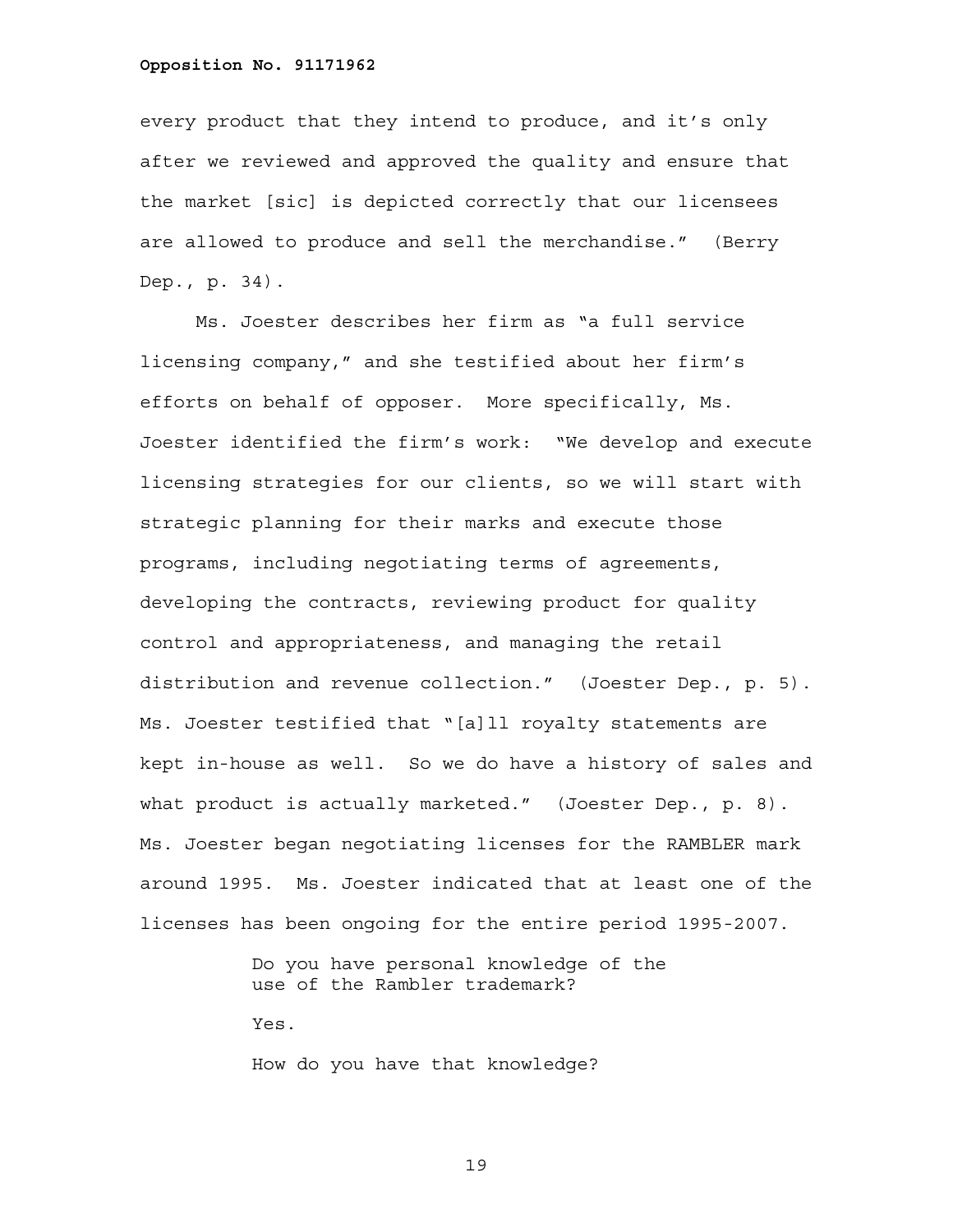I see product that has been submitted by licensees from time to time and the samples internally and we have line reviews.

Have revenues been generated from DaimlerChrysler's licenses for the mark Rambler during the past 10 years?

Yes.

Continuously, would you say?

Yes. (Joester Dep., p. 14)

Ms. Joester identified a particular trend in the licensing

industry over the past 10 years:

One of the most important trends of the last several years has certainly been the return of retro or heritage intellectual property, and that includes vehicles, muscle cars and other vehicles from the '50s, '60s and '70s. (Joester Dep., p. 17)

In this connection Ms. Joester further testified:

How would you define a retro or heritage mark?

It is a mark that existed sometime 20, 30 years ago, had built an affinity and emotional connection with the consumer as a result of the original product that was in the marketplace, and continues to have nostalgia appeal with consumers who are still interested in acquiring product that is built around the mark's core values and replicates the markets and the mark itself.

Would you say it's kind of a resurgence in a pre-existing mark, resurgence in interest?

In interest and in consumer demand for product that reflects those nostalgic memories in many cases.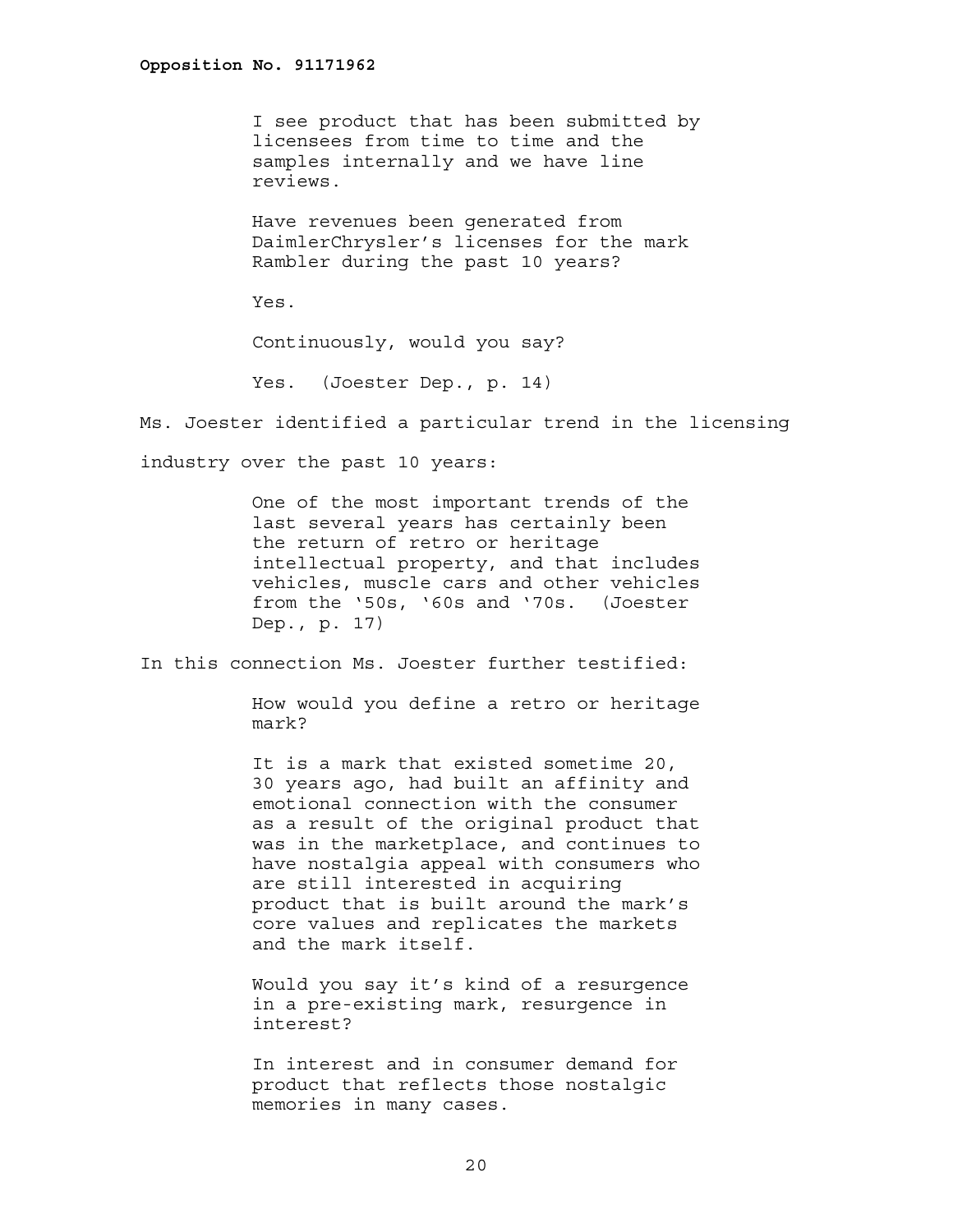Is Rambler a retro or heritage mark?

Yes, we actually manage Rambler as part of the retro/heritage marks that we proactively develop licenses for DaimlerChrysler. (Joester Dep., p. 18)

During the course of her testimony Ms. Joester testified about some of the uses already identified earlier in this opinion, as for example, calendars, key rings and toy replicas. Ms. Joester also testified about another company that produces die-cast replica vehicles and, in this connection, she identified a website of a collector shown to be reselling these replicas. (www.jlcollector.com).

Ms. Joester identified licenses for products that "may be in the product development stage or pre-product development stage now, so [the licensees] have not produced product that's been shipped to market." (Joester Dep., p. 37). She specifically identified fabrics, lighters, carrying bags and another manufacturer of toy replicas. (Joester Dep., pp. 37-38). There is no further testimony or evidence to show that these products have been manufactured and offered for sale. Mere entry into licensing arrangements is not by itself use of the mark. Use of the mark on the licensed product must occur for the licensed use to inure to the licensor's benefit. Accordingly, we accord no rights in the mark for these products that are merely in development.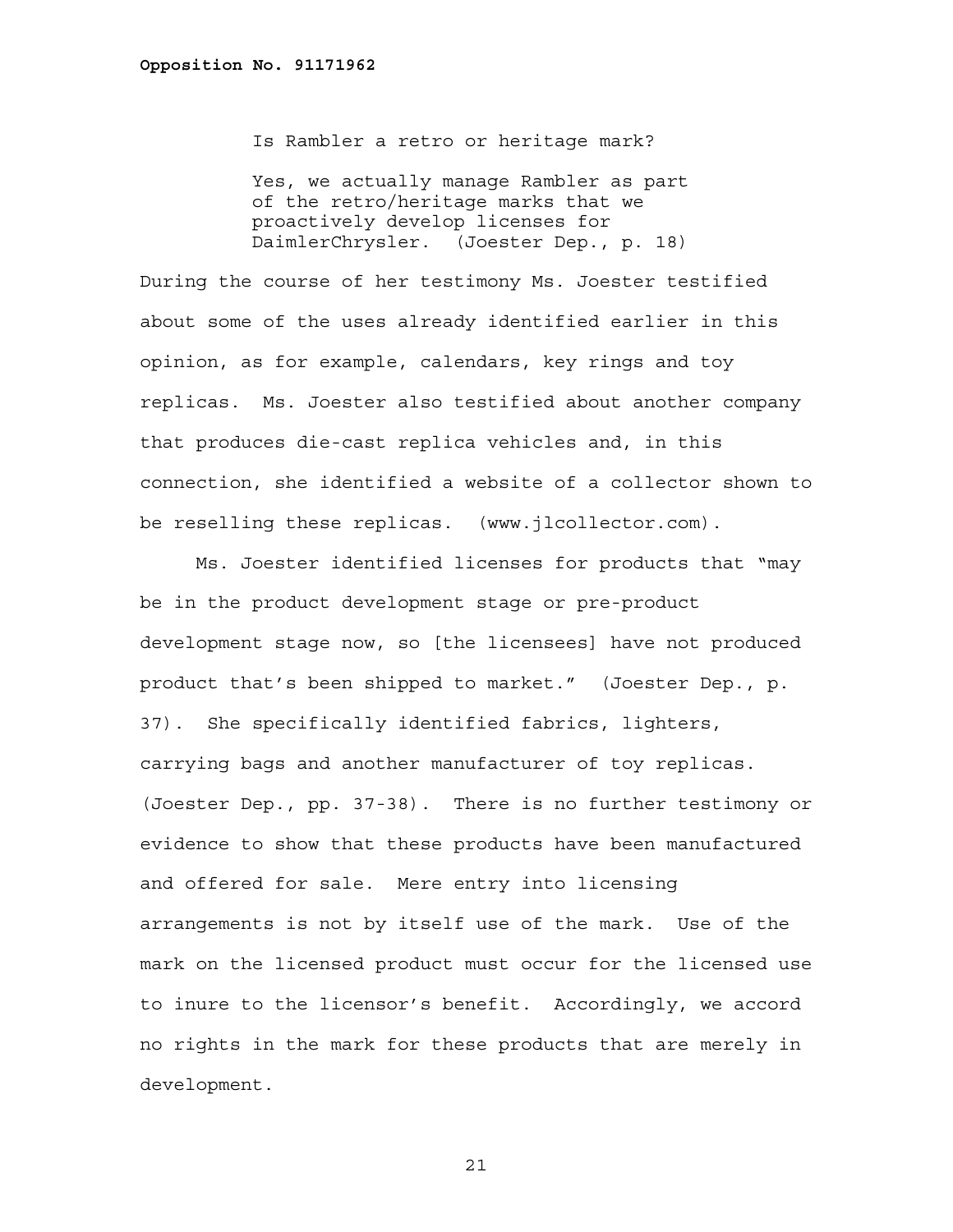We now turn to determine the specific products for which opposer has established licensed use for purposes of priority.

Opposer first would have us conclude that it has rights in the mark RAMBLER for automobile parts. Ms. Berry testified as follows:

> [I]n connection with these restoration vehicle enthusiasts, we maintain a parts locator database that all of our dealers and our dealer network can access. So, for example, if a consumer is looking for, I don't know, an emergency brake cable or a windshield wiper blade or something that was authentic to the Rambler, they would go to our dealer. The dealer would access this database that DaimlerChrysler maintains to determine how to get his hands on one of those parts from someone else within the dealer database if that dealer himself did not already have it in stock.

So there are dealers that are currently selling the Rambler parts?

Yes.

Automotive parts?

Yes. (Berry Dep, p. 15)

 Notwithstanding this testimony, the record is completely devoid of any evidence that opposer directly sells automobile parts *under the RAMBLER mark*. Although opposer may sell fungible parts, such as windshield wipers, that fit several different models of cars, including RAMBLER automobiles still on the road, there is no indication that these parts are sold under the RAMBLER mark. The record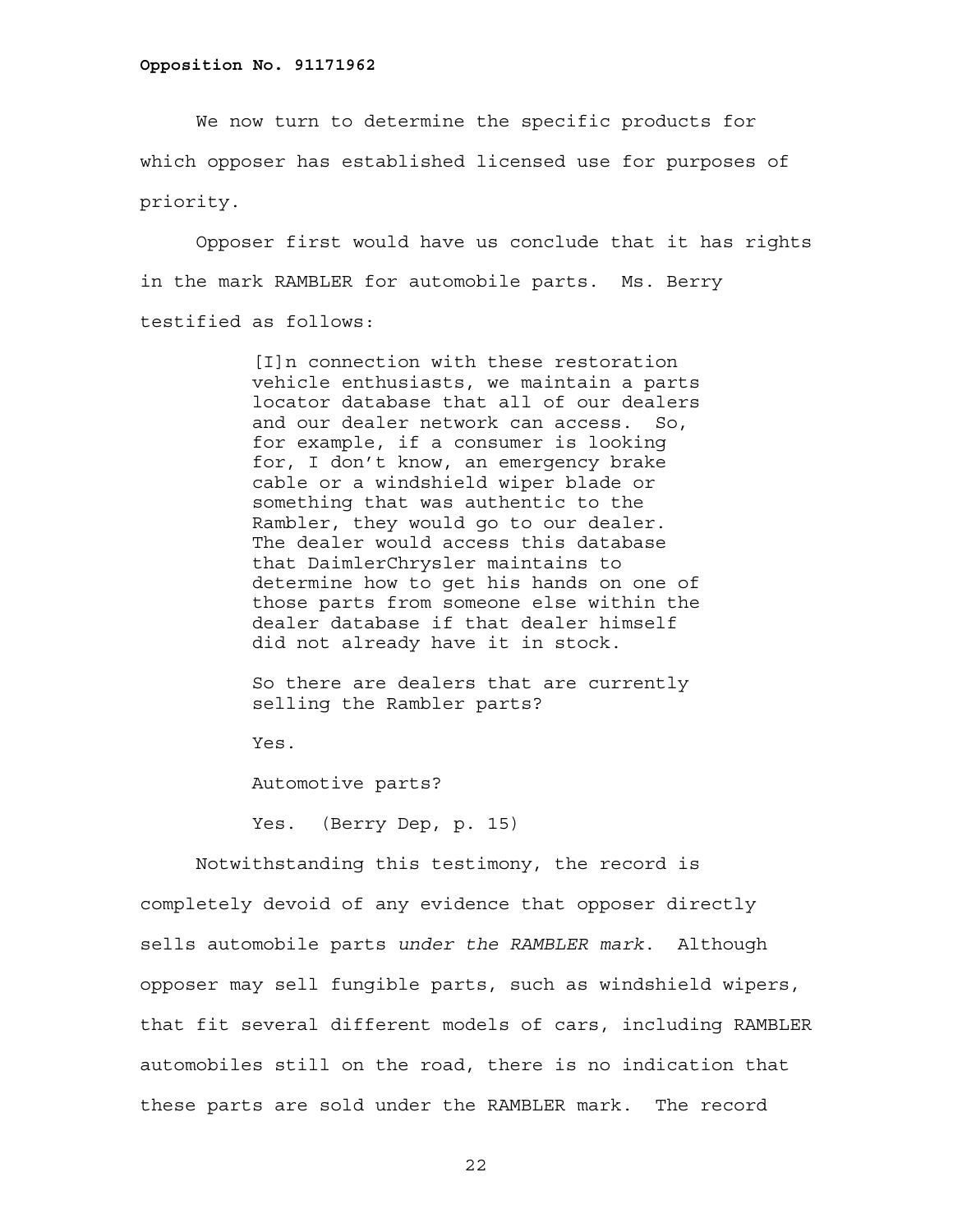shows that there are various third-party suppliers in the trade that stock parts for RAMBLER automobiles. These third parties, however, are not related to opposer, and there is not even a hint that these suppliers are licensees of opposer such that any use of the mark would inure to opposer's benefit. Opposer failed to introduce any pictures of parts bearing the mark, or any labels or packaging bearing the mark. Accordingly, we see no basis upon which to accord any rights to opposer in the mark RAMBLER for automobile parts.

Opposer contends that it has rights in metal or die cast replica model toy vehicles. Exhibit 13 comprises two catalogs of one of opposer's licensees, Franklin Mint. The most recent license runs until 11/30/09, covering metal or die cast replica model toy vehicles. The toy vehicles are produced in a 1:43 scale, approximately 4.5 inches in size. These replicas are displayed in the catalog as a set along with other "Cars of the 60s Collection" or "The Classic Cars of the Fifties."

We find that the testimony and evidence fall short of establishing rights in toy vehicles. It is telling, we think, that opposer needed to resort to the use of Post-it brand notes on catalog pages to identify a RAMBLER model shown among the other toy replicas. In each instance, the note, presumably prepared by counsel, has a printed arrow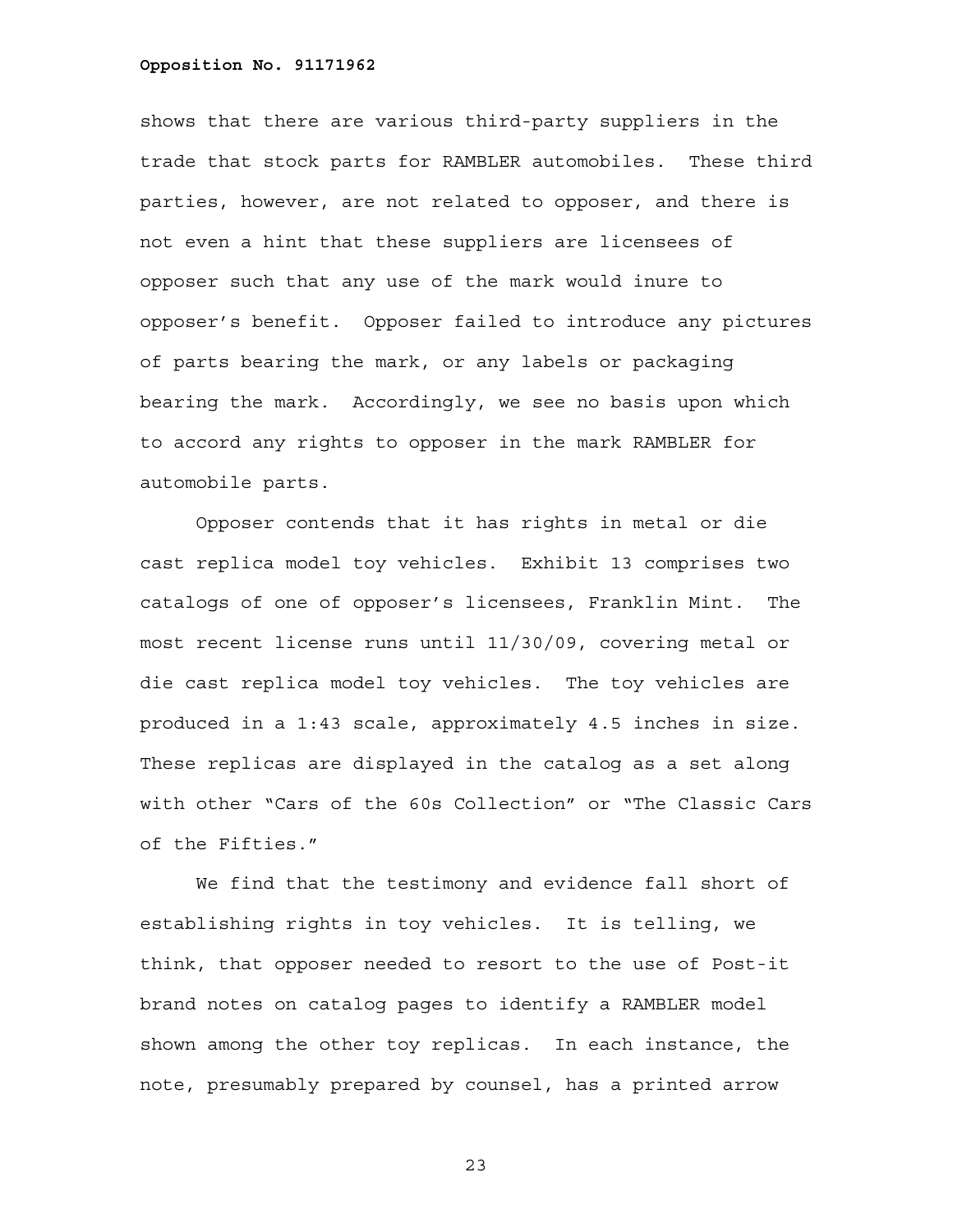pointing to the toy RAMBLER replica. Nowhere is the mark RAMBLER displayed and, given the small size of the toys, anyone other than a tried and true car enthusiast would be hard pressed to identify the particular replica that is the RAMBLER model. While the catalog page specifically lists some of the replicas as licensed products of General Motors, Chevrolet or Ford, no mention is made of opposer or any predecessor, let alone the RAMBLER mark itself.

Based on the record before us, we find that opposer has not established rights in RAMBLER for the toy replicas. The mark is conspicuously absent from any of the sales literature, and the mark does not appear to be shown on any of these very small toy replicas.

Also included in the record are printouts from a private individual's listing on eBay. (www.ebay.com). This individual was attempting to resell the Franklin Mint collection of cars, and the seller specifically mentioned the various models of cars in the set, including the RAMBLER model. Ms. Joester testified that Franklin Mint tends to produce collectable offerings in cycles, and it is likely that this collection has been "retired," thereby presumably creating a market for the product on eBay. (Joester Dep., p. 32). While one of the close-up and enlarged photographs of the very small toy replicas appears to show the RAMBLER mark, the photograph is not particularly clear. Moreover,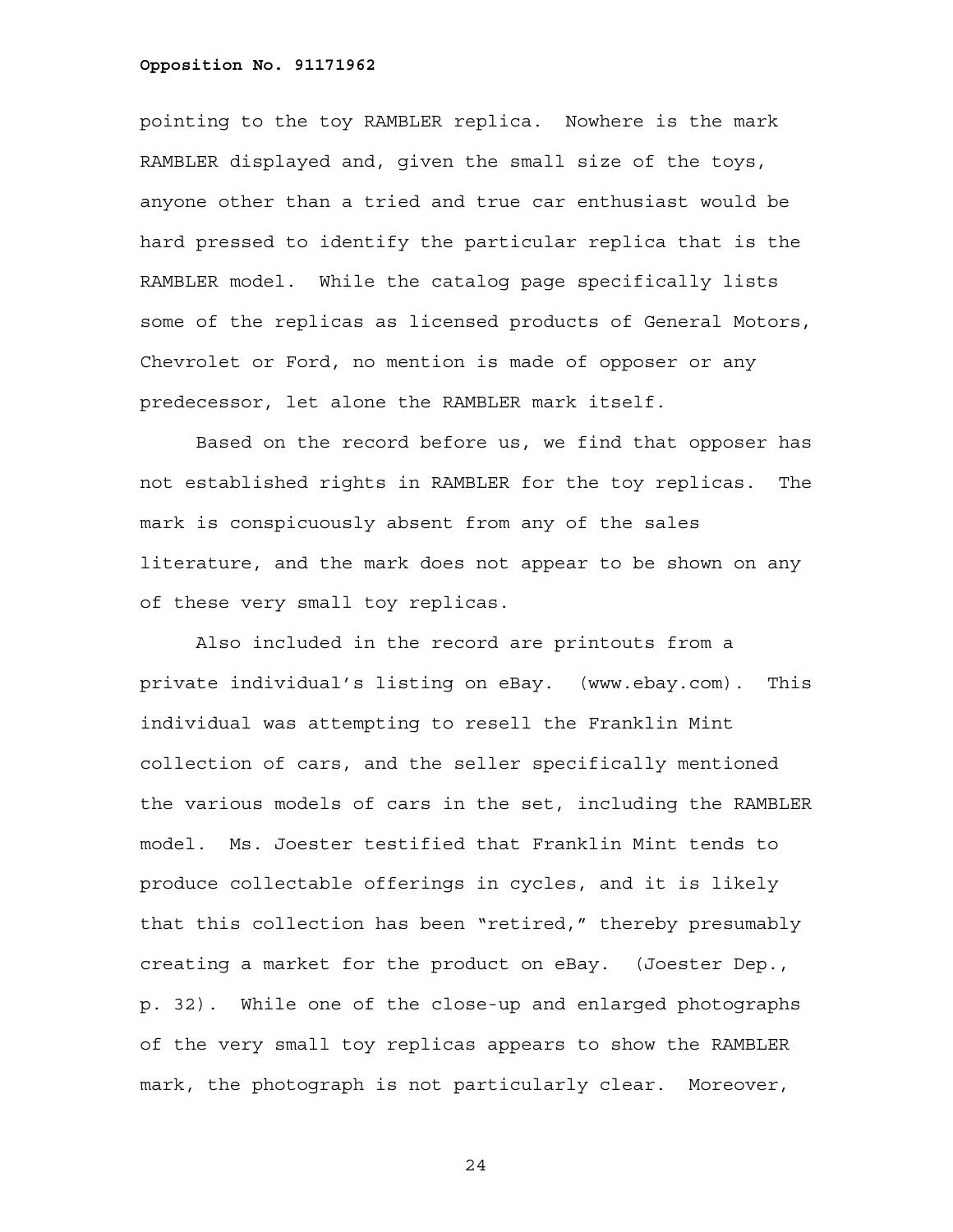given that this toy replica is being offered for sale by a third party, we are not inclined to accord any value to this use as inuring to opposer's benefit. *See Societe des Produits Marnier Lapostolle v. Distillerie Moccia S.R.L.*, 10 USPQ2d at 1244, n. 5.

There is testimony and evidence regarding use of RAMBLER on decals for placement on automobiles, presumably RAMBLER models that are still on the road. The evidence includes a printout from a website of Graphic Express that shows for sale a RAMBLER decal. (Berry Dep., Ex. No. 3). This entity is listed as one of opposer's licensees in Exhibit No. 2, and the most recent term of the license is shown as  $1/1/05$  to  $12/31/07$ .<sup>7</sup>

Exhibit 4 is a 2007 calendar captioned "American Muscle Cars." Included in the calendar, as the pictured car for May, is a 1969 AMC SC/Rambler (listing production as 1,512 units). The back of the calendar indicates the licensing stamps of "Chrysler Licensed Product," as well as of General Motors and Ford. Ms. Berry indicates that the first calendar listing a RAMBLER automobile was dated 2001. (Berry Dep., pp. 25-27). Exhibit 2 shows the licensing term running until 12/31/08.

Exhibit 5 is a licensing agreement with a third-party

÷,

 $^7$  Ms. Berry and Ms. Joester testified in June, 2007, that is, prior to the expiration of this license.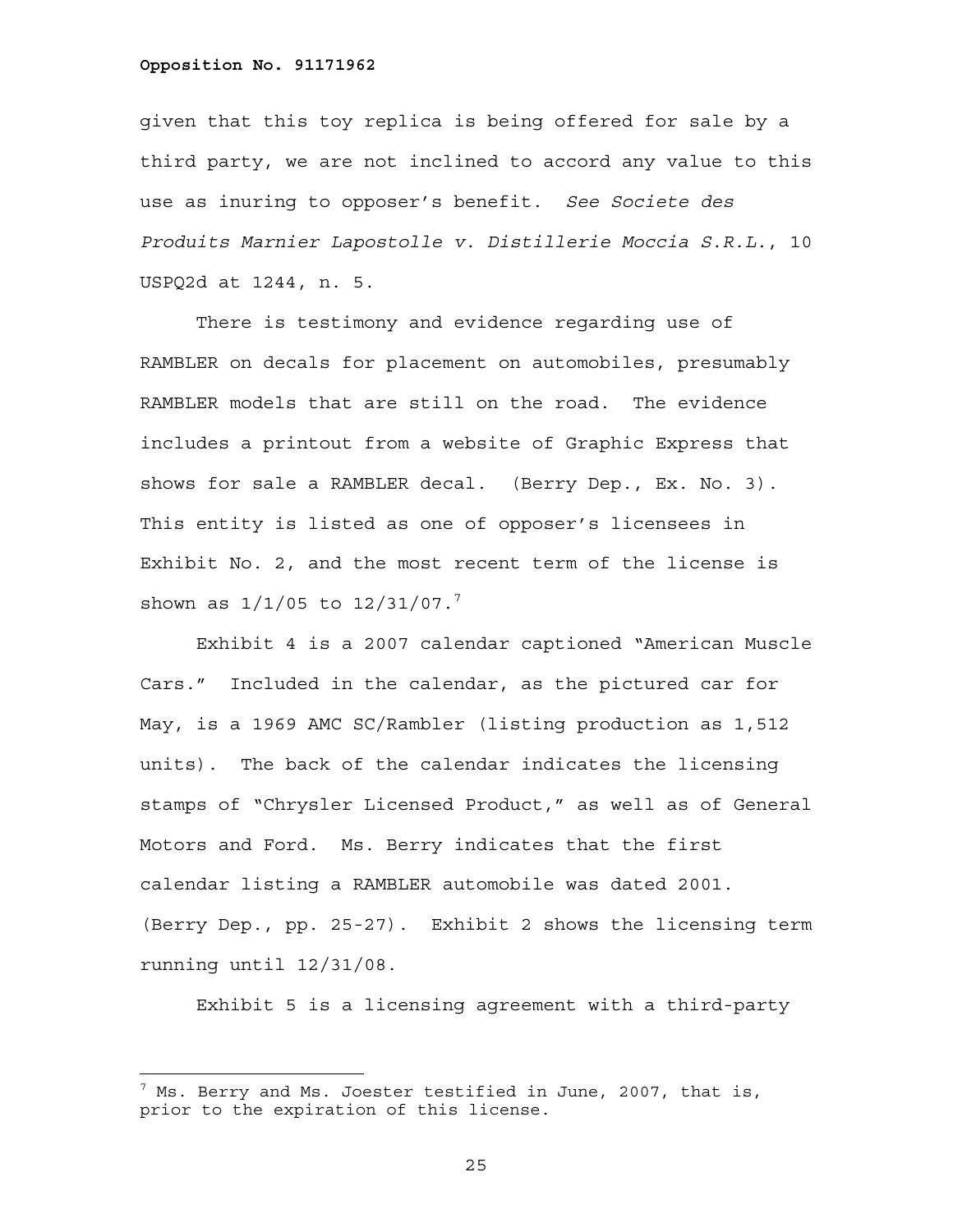to produce a variety of decals and manuals. The agreement runs through 12/31/09. Ms. Berry indicated that the products, continuously available since 1998, are reproduction vehicle decals, sales literature, stripe kits, specification sheets and owner's manuals, all dealing with the RAMBLER mark. (Berry Dep. pp. 27-29).

 Exhibit 10 is a key ring displaying the RAMBLER mark; the most recent license term ran from 4/1/04 to 12/31/07.

Opposer, in order to establish priority, need only show that it is using the mark in the United States prior to applicant's priority date. *First Niagara Insurance Brokers Inc. v. First Niagara Financial Group Inc.*, 476 F.3d 867, 81 USPQ2d 1375, 1378 (Fed. Cir. 207). Although it is a bit surprising that opposer did not offer any testimony or evidence regarding the extent of the sales of licensed products (e.g., sales revenues, sales volume in units), applicant neither attacked nor questioned this aspect of opposer's licensed use. That is to say, applicant has not argued that the licensed uses have been token or de minimis. Thus, we see no reason to question, *sua sponte*, this aspect of the licensed uses.

 Oral testimony, even of a single witness, if "sufficiently probative," may be sufficient to prove priority. *Powermatics, Inc. v. Glebe Roofing Products Co*., 341 F.2d 127, 144 USPQ 430 (CCPA 1965); and *4U Co. of*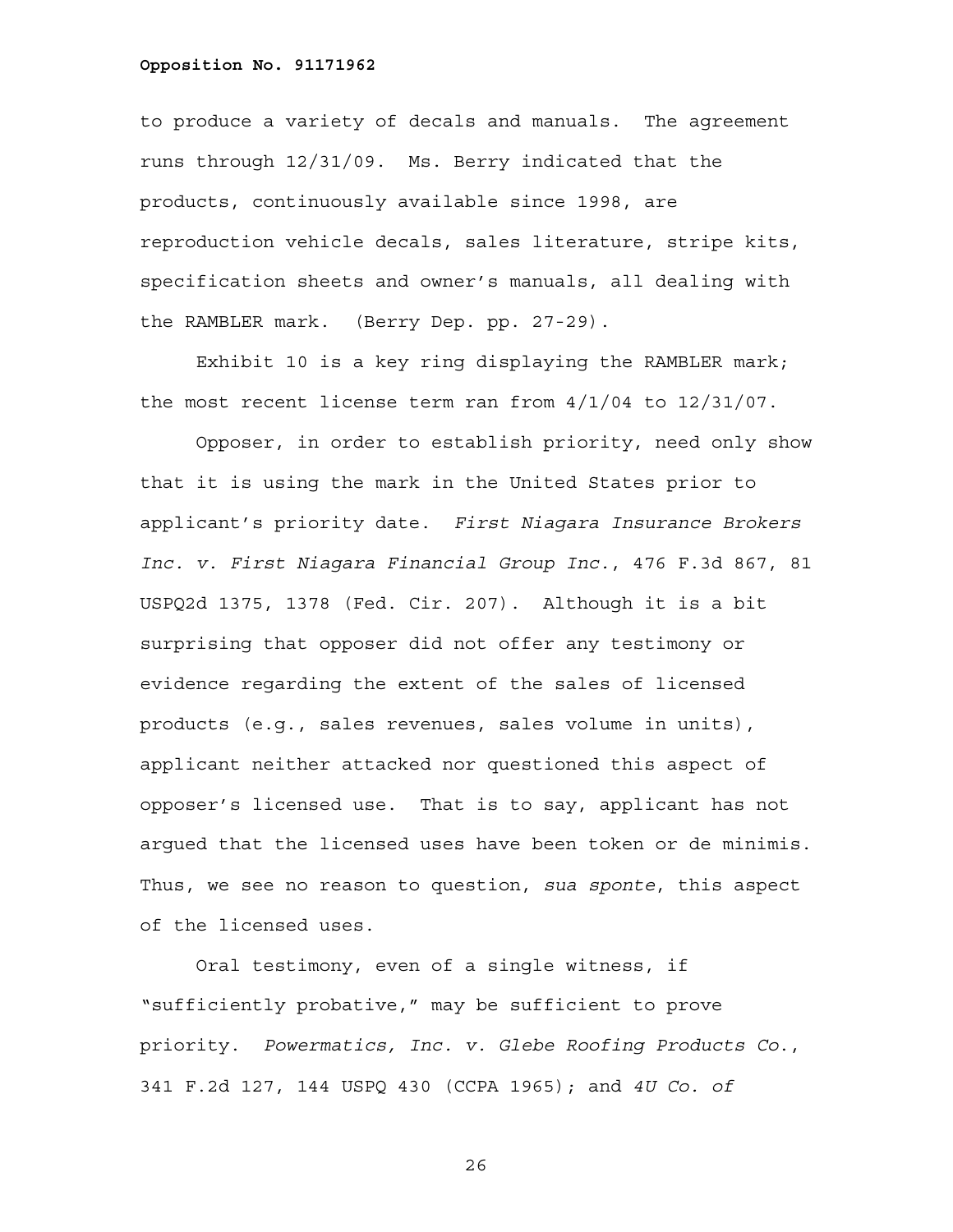*America, Inc. v. Naas Foods, Inc.,* 175 USPQ 251 (TTAB 1972). In the present case, the testimony of Ms. Berry and Ms. Joester is not "characterized by contradictions, inconsistencies and indefiniteness," but rather carries with it "conviction of its accuracy and applicability." *B.R. Baker Co. v. Lebow Bros*., 150 F.2d 580, 66 USPQ 232 (CCPA 1945). Further, the oral testimony is buttressed by corroborating evidence, most significantly, by the actual licensed products themselves. *See Elder Mfg. Co. v. International Shoe Co.*, 194 F.2d 114, 92 USPQ 330 (CCPA 1952).

At this point, we take into consideration the Federal Circuit's admonition when we are determining dates of use for priority purposes:

> The TTAB concluded that each piece of evidence individually failed to establish prior use. However, whether a particular piece of evidence by itself establishes prior use is not necessarily dispositive as to whether a party has established prior use by a preponderance. Rather, one should look at the evidence as a whole, as if each piece of evidence were part of a puzzle which, when fitted together, establishes prior use. The TTAB failed to appreciate this. Instead, the TTAB dissected the evidence to the point that it refused to recognize, or at least it overlooked, the clear interrelationships existing between the several pieces of evidence submitted. When each piece of evidence is considered in light of the rest of the evidence, rather than individually, the evidence as a whole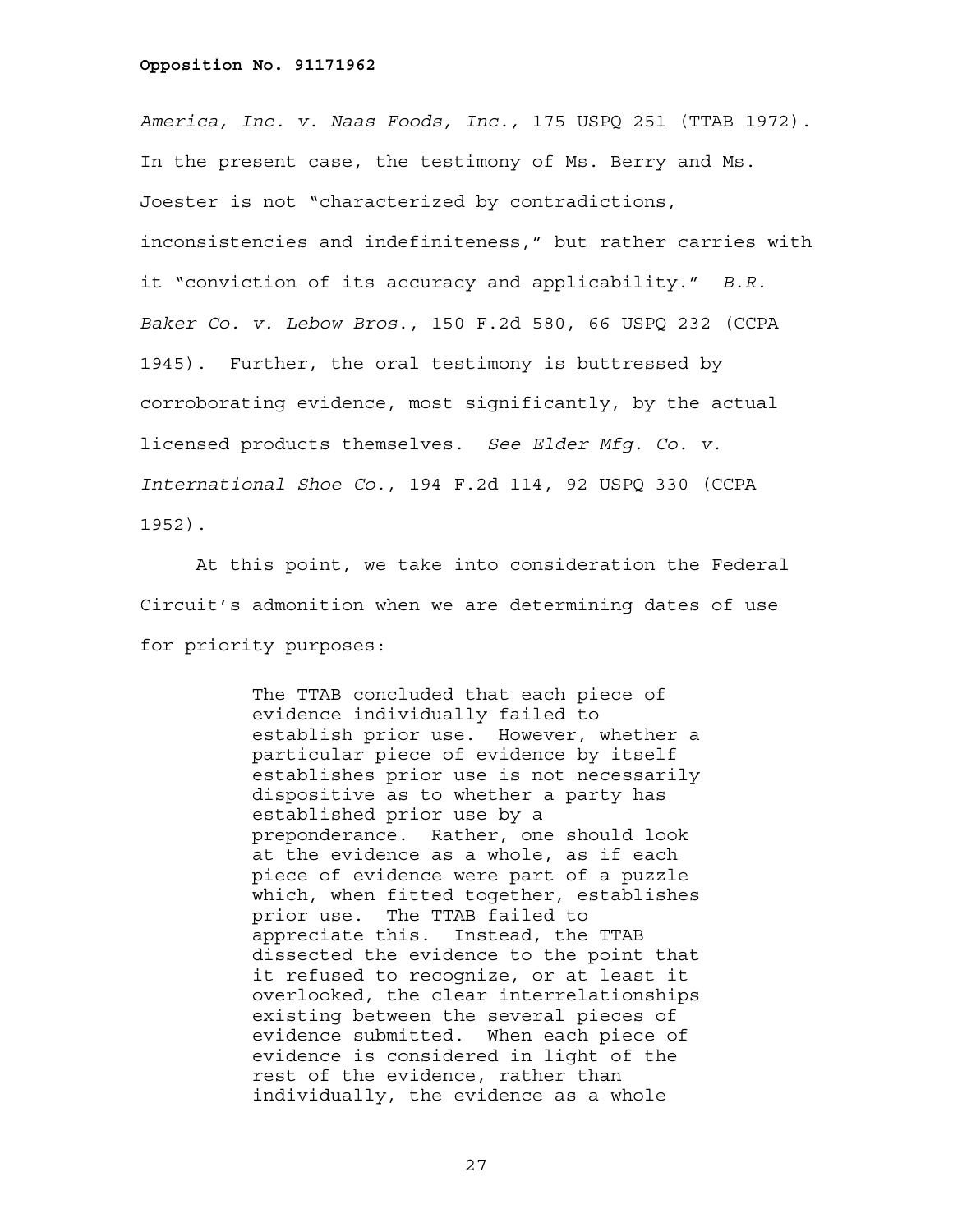establishes by a preponderance that West used the "FAST EDDIE'S" mark prior to Jet's admitted first use of the mark.

*West Florida Seafood Inc. v. Jet Restaurants*, 31 F.3d 1122, 31 USPQ2d 1660, 1663 (Fed. Cir. 1994).

 Similarly, when we consider all the pieces of the puzzle relating to opposer's licensed use of its mark RAMBLER on certain products, we conclude that opposer has established a priority date earlier than the filing date of the involved application. That is not to say, however, that opposer has established priority on all of the items mentioned by the witnesses, at least not on the present record. Ms. Berry and Ms. Joester mentioned several additional licensed items, but they did not offer the products themselves or any specifics about such uses (e.g., on batteries, clothing and video games). Although Exhibit No. 2 lists licenses for those products, opposer failed to present any evidence that its licensees actually manufactured such products, let alone that its licensees actually sold such goods with the RAMBLER mark appearing thereon. To reiterate, licensing is not by itself use of the mark. Nonetheless, opposer's credible testimony, coupled with corroborating evidence, satisfies its burden of proof in showing, by a preponderance of the evidence, that it has priority of use, at the very least with respect to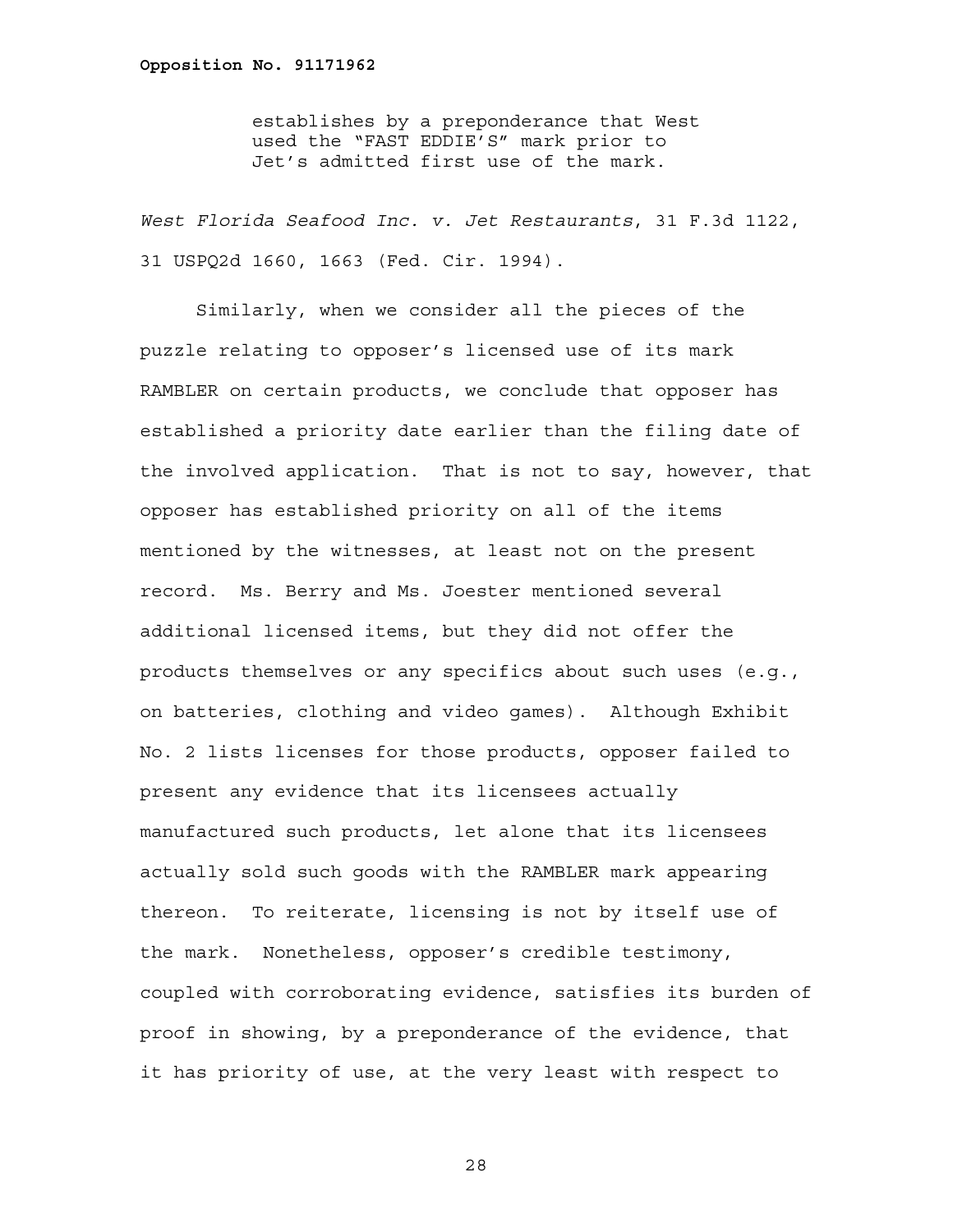key rings, calendars, decals, specification sheets and owner's manuals, all relating to RAMBLER automobiles. The testimony regarding the licensed uses, coupled with the production of the licensed goods themselves, form critical distinctions between this record and the one in *General Motors Corp. v. Aristide & Co., Antiquaire de Marques*.

 Thus, we will decide the likelihood of confusion issue on the basis of these goods on which opposer established rights prior to the filing date of the involved application.

## **Likelihood of Confusion**

 We accordingly turn to the issue of likelihood of confusion. Our determination under Section 2(d) is based on an analysis of all of the facts in evidence that are relevant to the factors bearing on the likelihood of confusion issue. *In re E. I. du Pont de Nemours & Co.*, 476 F.2d 1357, 177 USPQ 563 (CCPA 1973). In any likelihood of confusion analysis, however, two key considerations are the similarities between the marks and the similarities between the goods and/or services. *See Federated Foods, Inc. v. Fort Howard Paper Co*., 544 F.2d 1098, 192 USPQ 24 (CCPA 1976). Opposer must establish that there is a likelihood of confusion by a preponderance of the evidence.

Turning first to the marks in this proceeding, they are identical in sound, appearance, meaning and commercial impression. *Palm Bay Imports, Inc. v. Veuve Clicquot*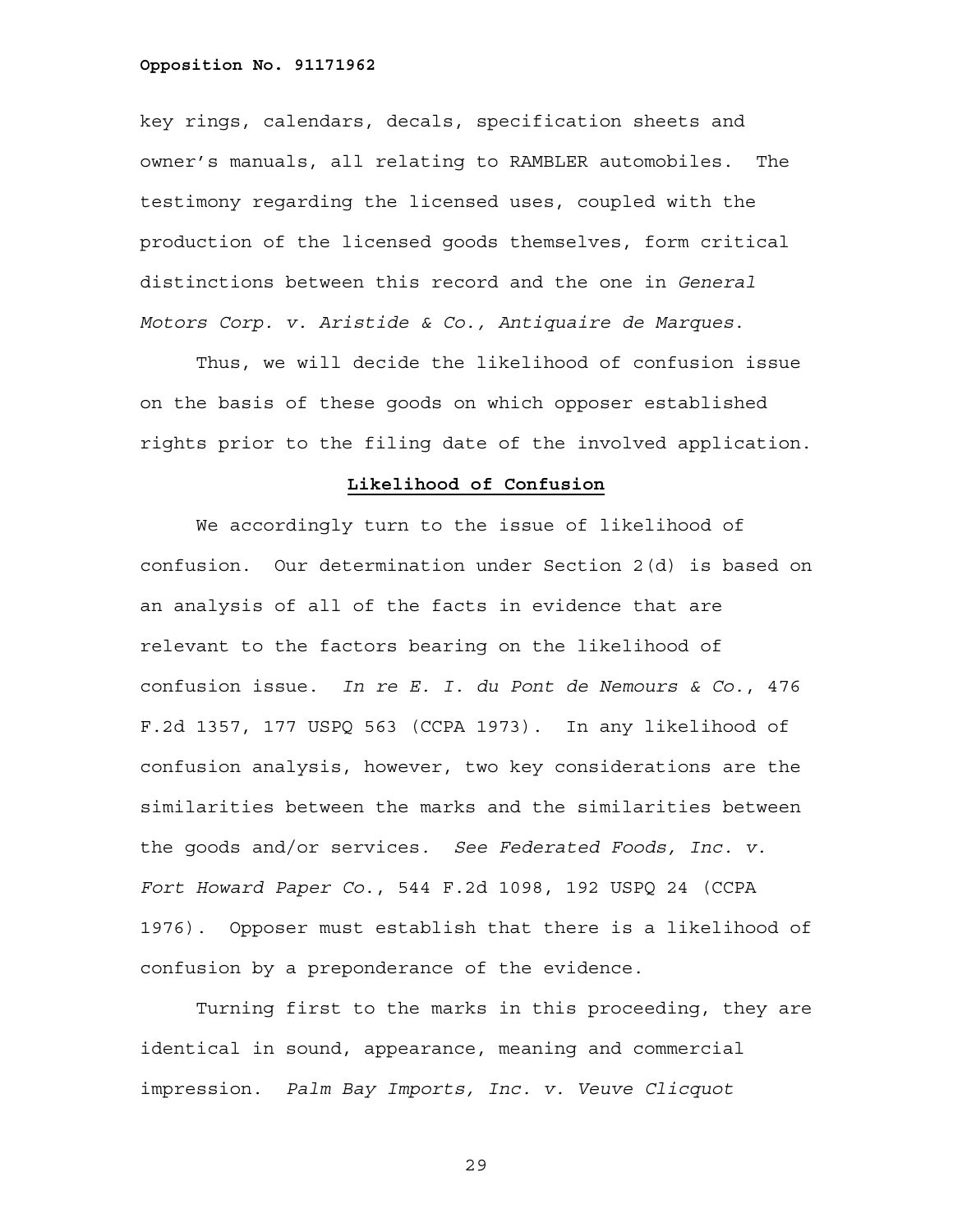*Ponsardin Maison Fondee En 1772*, 396 F.3d 1369, 73 USPQ2d 1689 (Fed. Cir. 2005). This factor heavily favors opposer.

With respect to the goods, it is well established that the goods of the parties need not be similar or competitive, or even offered through the same channels of trade, to support a holding of likelihood of confusion. It is sufficient that the respective goods of the parties are related in some manner, and/or that the conditions and activities surrounding the marketing of the goods are such that they would or could be encountered by the same persons under circumstances that could, because of the similarity of the marks, give rise to the mistaken belief that they originate from the same source. *See Hilson Research, Inc. v. Society for Human Resource Management*, 27 USPQ2d 1423 (TTAB 1993); and *In re International Telephone & Telephone Corp*., 197 USPQ 910, 911 (TTAB 1978). The issue, of course, is not whether purchasers would confuse the goods, but rather whether there is a likelihood of confusion as to the source of the goods. *In re Rexel Inc*., 223 USPQ 830 (TTAB 1984).

In comparing the goods, we initially note that where identical marks are involved, as is the case here, the degree of similarity between the parties' goods that is required to support a finding of likelihood of confusion declines. *In re Shell Oil Co*., 992 F.2d 1204, 26 USPQ2d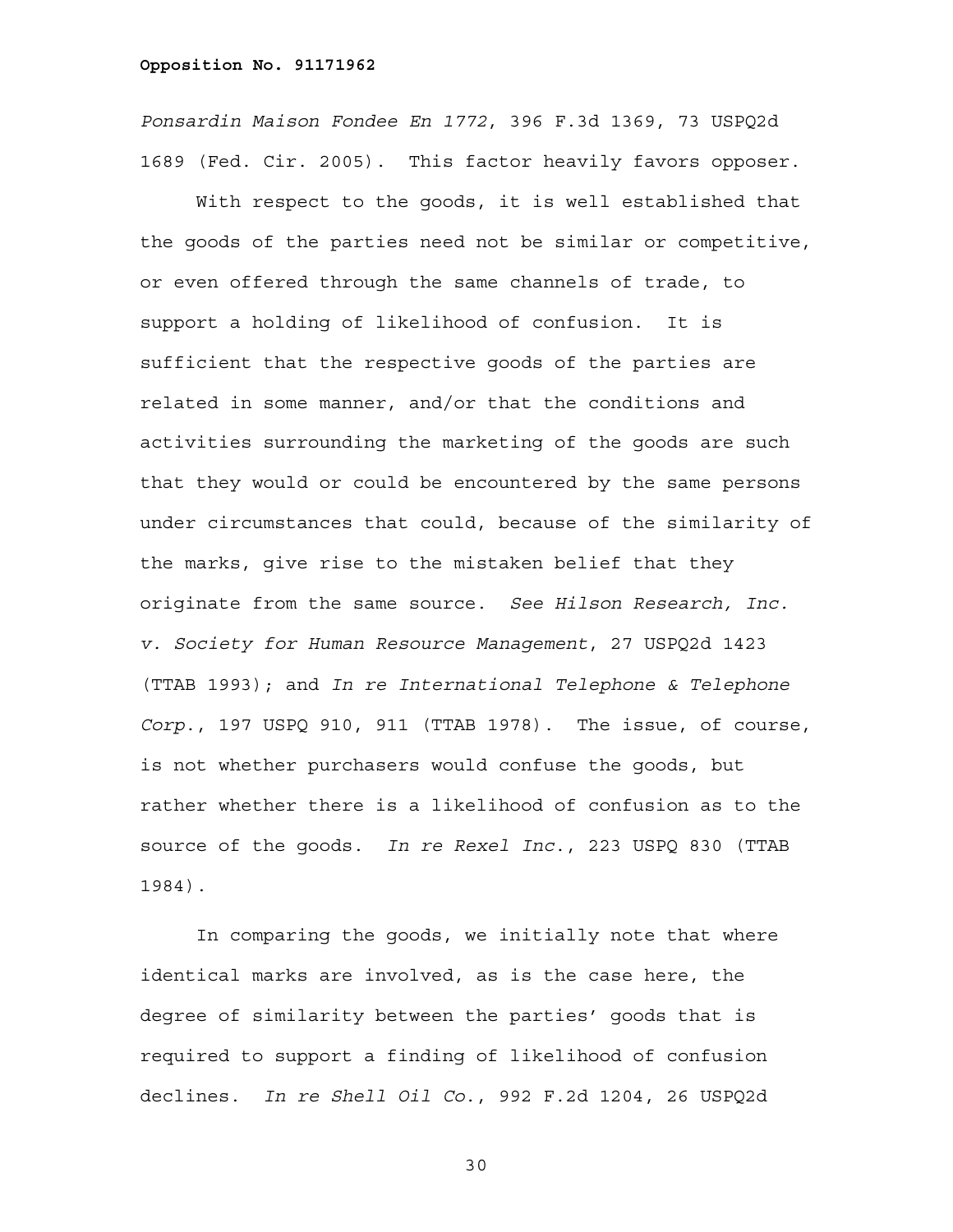1687, 1688-1689 (Fed. Cir. 1993); *Time Warner Entertainment Co. v. Jones*, 65 USPQ2d 1650 (TTAB 2002); and *In re Opus One Inc*., 60 USPQ2d 1812 (TTAB 2001).

 Based on the particular set of facts in this case, we find that opposer's key rings, calendars, decals, specification sheets and owner's manuals, all being collateral products licensed in connection with the RAMBLER mark, formerly used by opposer's predecessors for automobiles, are sufficiently related to applicant's automobiles so that consumers would ascribe a single source to the products. *See Tiffany & Co. v. Classic Motor Carriages*, 10 USPQ2d 1835 (TTAB 1989).

It is common knowledge that items such as key rings, decals and calendars are widely used as promotional items for a diverse range of goods and services, including automobiles. *See L.C. Licensing, Inc. v. Cary Berman*, 86 USPQ2d 1883, 1889 (TTAB 2008) ["It is common knowledge, and a fact of which we can take judicial notice, that the licensing of commercial trademarks on 'collateral products' has become a part of everyday life."]. *See also Tuxedo Monopoly, Inc. v. General Mills Fun Group*, 648 F.2d 1335, 209 USPQ 986, 988 n. 3 (CCPA 1981) ["'collateral product' use is a matter of textbook discussion"], *aff'g*, 204 USPQ 396 (TTAB 1979) [collateral product use "has become a part of everyday life which we cannot ignore"]; and *Turner*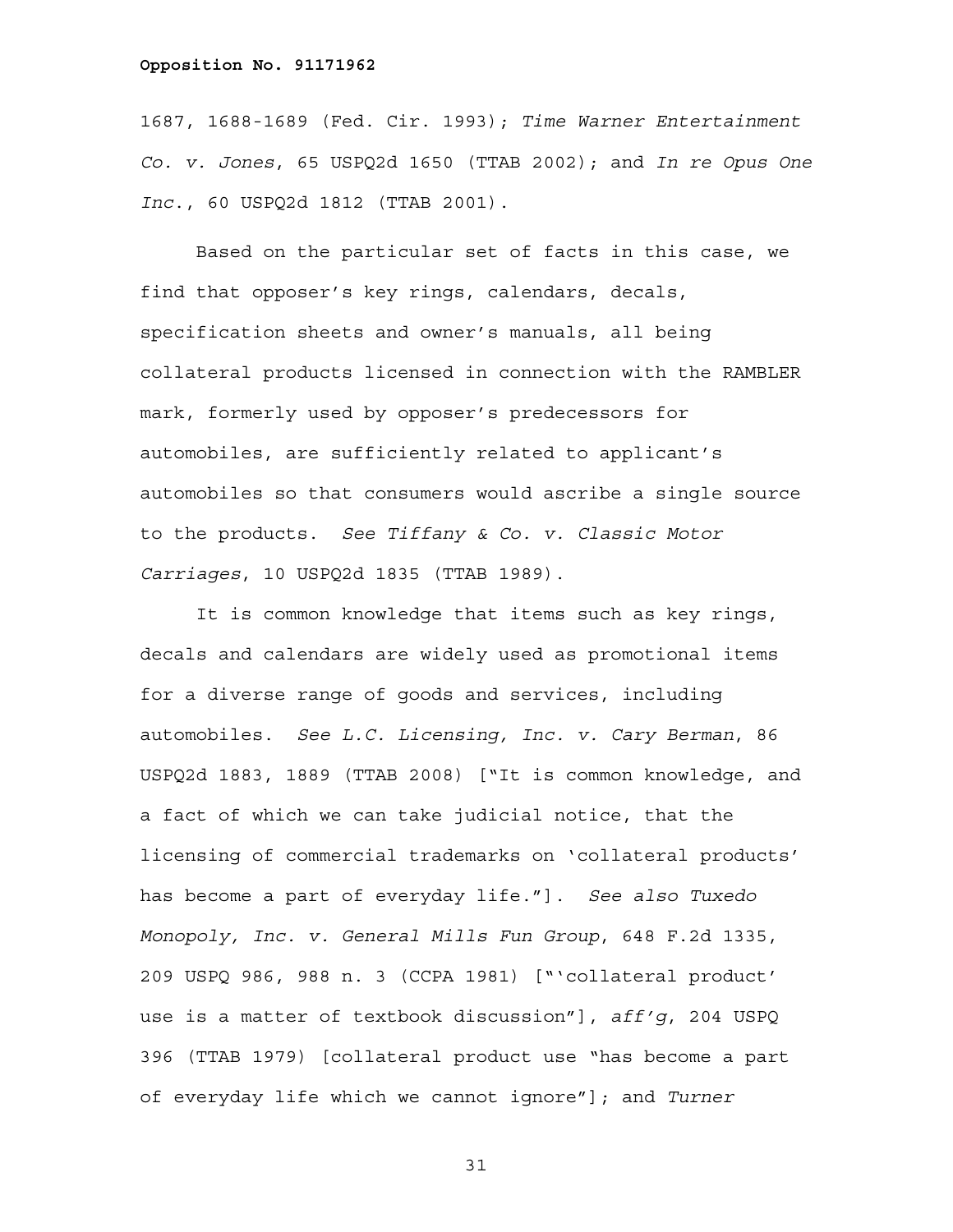*Entertainment Co. v. Nelson*, 38 USPQ2d 1942, 1945-46 (TTAB 1996).

 We find that the *du Pont* factors, on balance, weigh in favor of a finding of likelihood of confusion.

Lastly, to the extent that there may be any doubt on our finding of likelihood of confusion, we resolve that doubt, as we must, in favor of opposer as the prior user. *See Giant Food, Inc. v. Nation's Foodservice, Inc*., 710 F.2d 1565, 218 USPQ 390, 395 (Fed. Cir. 1983).

In reaching our conclusion, we are cognizant of the unusual set of facts surrounding opposer's use/nonuse of the mark RAMBLER. We have determined that the record falls short of establishing residual goodwill in the mark RAMBLER for automobiles sufficient to avoid a finding of abandonment of the mark for such goods. Nonetheless, there is undeniably present some degree of goodwill in the mark, so that if applicant were to use the mark on automobiles, then confusion would be likely among consumers familiar with opposer's various licensed products, when it might not be absent such goodwill. In the present case, we cannot ignore the fact that purchasers of opposer's licensed goods or applicant's automobile may be buying such goods because they know of the earlier RAMBLER automobile, and these purchasers would view both types of goods as originating from the same